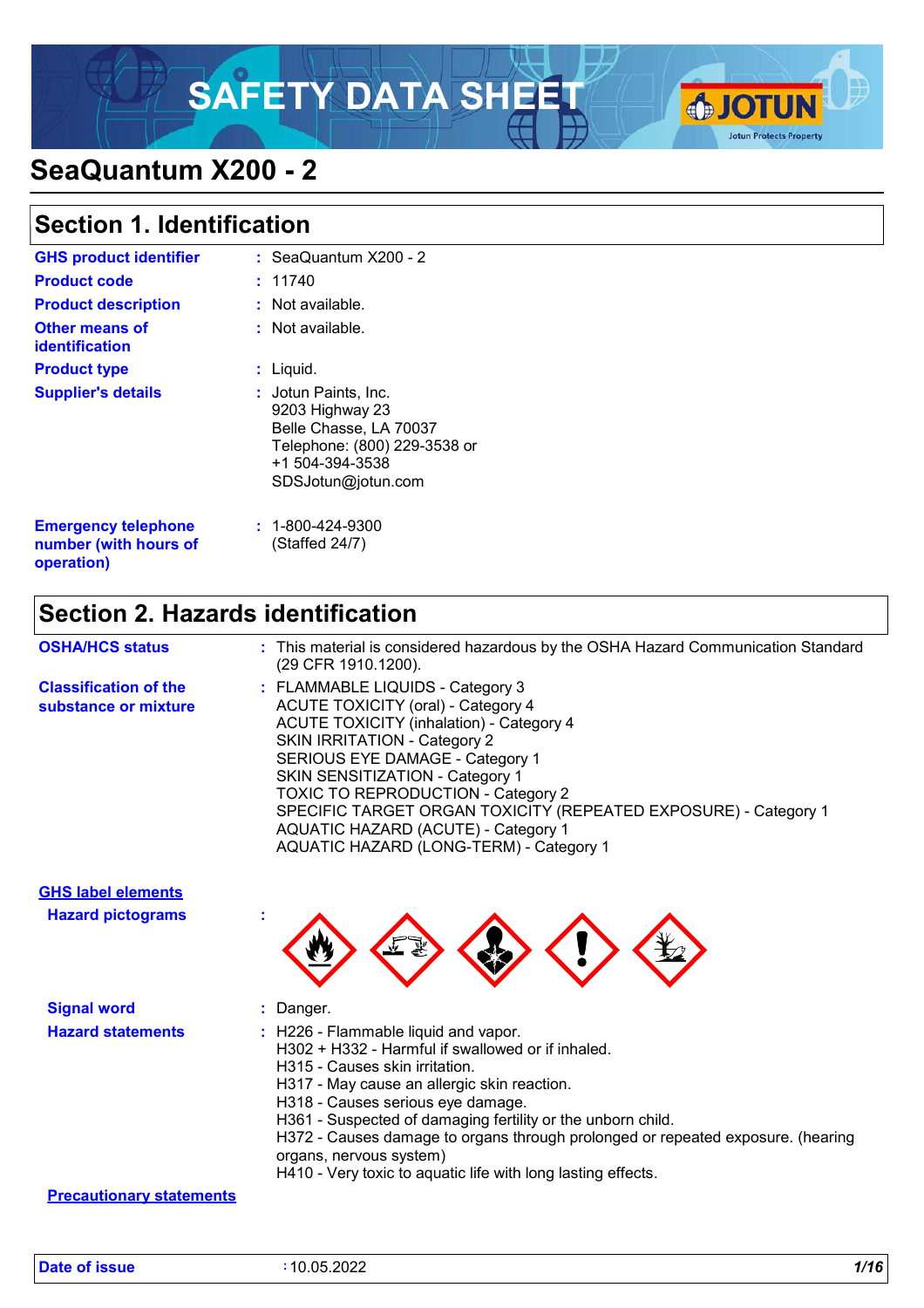### **Section 2. Hazards identification**

| <b>Hazards not otherwise</b><br>classified | : None known.                                                                                                                                                                                                                                                                                                                                                                                                                                                                                                                                                                                                                                                                    |
|--------------------------------------------|----------------------------------------------------------------------------------------------------------------------------------------------------------------------------------------------------------------------------------------------------------------------------------------------------------------------------------------------------------------------------------------------------------------------------------------------------------------------------------------------------------------------------------------------------------------------------------------------------------------------------------------------------------------------------------|
| <b>Disposal</b>                            | : P501 - Dispose of contents and container in accordance with all local, regional, national<br>and international regulations.                                                                                                                                                                                                                                                                                                                                                                                                                                                                                                                                                    |
| <b>Storage</b>                             | : P403 + P235 - Store in a well-ventilated place. Keep cool.                                                                                                                                                                                                                                                                                                                                                                                                                                                                                                                                                                                                                     |
| <b>Response</b>                            | : P391 - Collect spillage.<br>P308 + P313 - IF exposed or concerned: Get medical advice or attention.<br>P304 + P312 - IF INHALED: Call a POISON CENTER or doctor if you feel unwell.<br>P362 + P364 - Take off contaminated clothing and wash it before reuse.<br>P363 - Wash contaminated clothing before reuse.<br>P302 + P352 - IF ON SKIN: Wash with plenty of water.<br>P333 + P313 - If skin irritation or rash occurs: Get medical advice or attention.<br>P305 + P351 + P338, P310 - IF IN EYES: Rinse cautiously with water for several<br>minutes. Remove contact lenses, if present and easy to do. Continue rinsing.<br>Immediately call a POISON CENTER or doctor. |
| <b>Prevention</b>                          | : P201 - Obtain special instructions before use.<br>P280 - Wear protective gloves, protective clothing and eye or face protection.<br>P210 - Keep away from heat, hot surfaces, sparks, open flames and other ignition<br>sources. No smoking.<br>P273 - Avoid release to the environment.<br>P260 - Do not breathe vapor.<br>P270 - Do not eat, drink or smoke when using this product.                                                                                                                                                                                                                                                                                         |

### **Section 3. Composition/information on ingredients**

| Substance/mixture                              | : Mixture        |
|------------------------------------------------|------------------|
| <b>Other means of</b><br><b>identification</b> | : Not available. |

#### **CAS number/other identifiers**

| <b>CAS</b> number   | : Not applicable. |
|---------------------|-------------------|
| <b>Product code</b> | : 11740           |

| <b>Ingredient name</b>                   | $\frac{9}{6}$   | <b>CAS number</b> |
|------------------------------------------|-----------------|-------------------|
| dicopper oxide                           | I≥25 - ≤50      | 1317-39-1         |
| xylene                                   | $\geq 10 - 515$ | 1330-20-7         |
| ethylbenzene                             | 5≥ا             | $100 - 41 - 4$    |
| zinc oxide                               | 5≥ا             | 1314-13-2         |
| colophony                                | l≤3             | 8050-09-7         |
| Solvent naphtha (petroleum), light arom. | ՝≤3             | 64742-95-6        |
| copper pyrithione                        | ≤1.7            | 14915-37-8        |

Any concentration shown as a range is to protect confidentiality or is due to batch variation.

**There are no additional ingredients present which, within the current knowledge of the supplier and in the concentrations applicable, are classified as hazardous to health or the environment and hence require reporting in this section.**

**Occupational exposure limits, if available, are listed in Section 8.**

### **Section 4. First aid measures**

#### **Description of necessary first aid measures**

**Eye contact :**

Get medical attention immediately. Call a poison center or physician. Immediately flush eyes with plenty of water, occasionally lifting the upper and lower eyelids. Check for and remove any contact lenses. Continue to rinse for at least 10 minutes. Chemical burns must be treated promptly by a physician.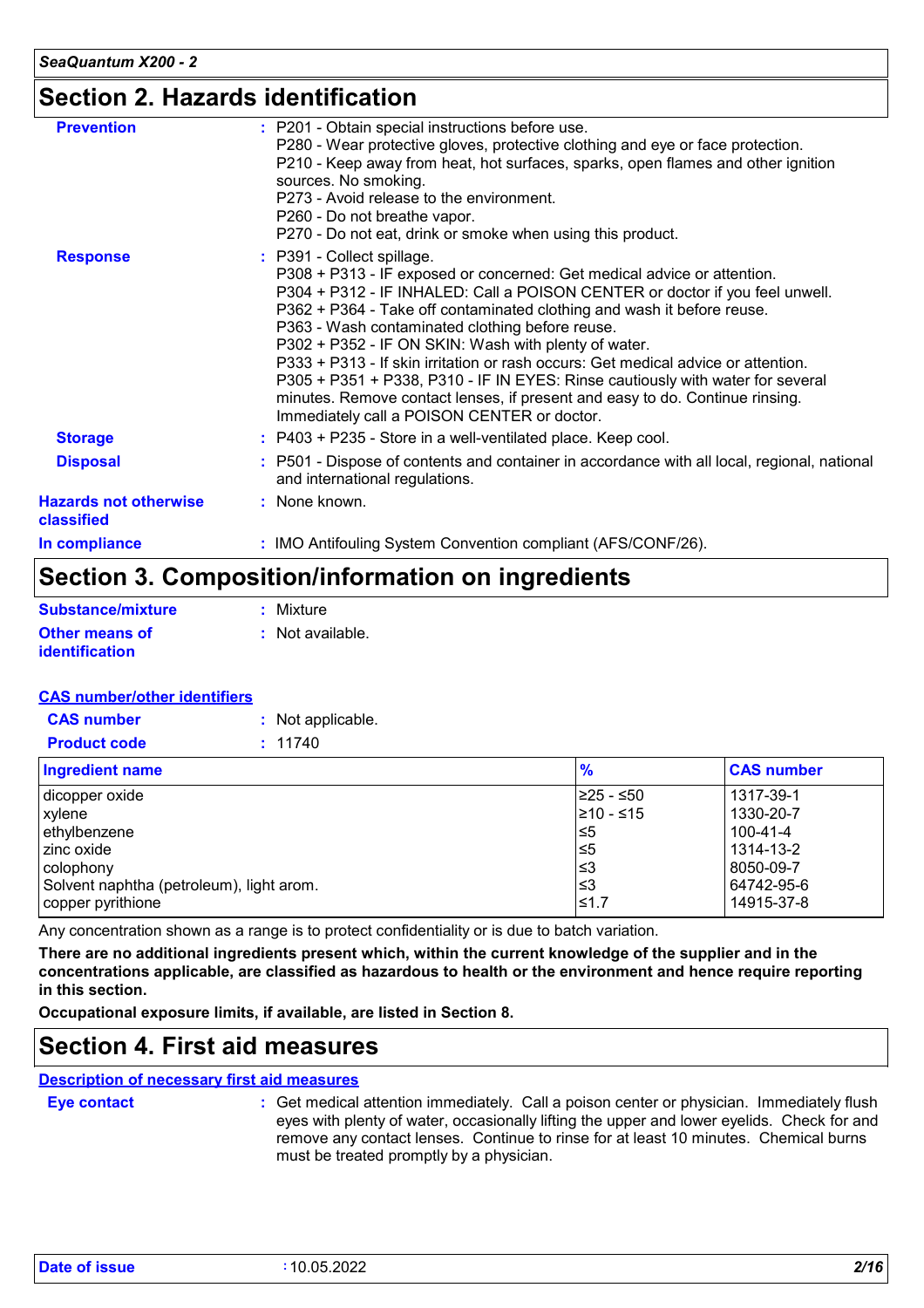# **Section 4. First aid measures**

| <b>Inhalation</b>   | : Get medical attention immediately. Call a poison center or physician. Remove victim to<br>fresh air and keep at rest in a position comfortable for breathing. If it is suspected that<br>fumes are still present, the rescuer should wear an appropriate mask or self-contained<br>breathing apparatus. If not breathing, if breathing is irregular or if respiratory arrest<br>occurs, provide artificial respiration or oxygen by trained personnel. It may be<br>dangerous to the person providing aid to give mouth-to-mouth resuscitation. If<br>unconscious, place in recovery position and get medical attention immediately. Maintain<br>an open airway. Loosen tight clothing such as a collar, tie, belt or waistband. In case of<br>inhalation of decomposition products in a fire, symptoms may be delayed. The exposed<br>person may need to be kept under medical surveillance for 48 hours. |
|---------------------|--------------------------------------------------------------------------------------------------------------------------------------------------------------------------------------------------------------------------------------------------------------------------------------------------------------------------------------------------------------------------------------------------------------------------------------------------------------------------------------------------------------------------------------------------------------------------------------------------------------------------------------------------------------------------------------------------------------------------------------------------------------------------------------------------------------------------------------------------------------------------------------------------------------|
| <b>Skin contact</b> | : Get medical attention immediately. Call a poison center or physician. Wash with plenty<br>of soap and water. Remove contaminated clothing and shoes. Wash contaminated<br>clothing thoroughly with water before removing it, or wear gloves. Continue to rinse for<br>at least 10 minutes. Chemical burns must be treated promptly by a physician. In the<br>event of any complaints or symptoms, avoid further exposure. Wash clothing before<br>reuse. Clean shoes thoroughly before reuse.                                                                                                                                                                                                                                                                                                                                                                                                              |
| <b>Ingestion</b>    | : Get medical attention immediately. Call a poison center or physician. Wash out mouth<br>with water. Remove dentures if any. If material has been swallowed and the exposed<br>person is conscious, give small quantities of water to drink. Stop if the exposed person<br>feels sick as vomiting may be dangerous. Do not induce vomiting unless directed to do<br>so by medical personnel. If vomiting occurs, the head should be kept low so that vomit<br>does not enter the lungs. Chemical burns must be treated promptly by a physician.<br>Never give anything by mouth to an unconscious person. If unconscious, place in<br>recovery position and get medical attention immediately. Maintain an open airway.<br>Loosen tight clothing such as a collar, tie, belt or waistband.                                                                                                                  |

|                                       | <b>Most important symptoms/effects, acute and delayed</b>                                                                                                                            |      |
|---------------------------------------|--------------------------------------------------------------------------------------------------------------------------------------------------------------------------------------|------|
| <b>Potential acute health effects</b> |                                                                                                                                                                                      |      |
| <b>Eye contact</b>                    | : Causes serious eye damage.                                                                                                                                                         |      |
| <b>Inhalation</b>                     | Harmful if inhaled.                                                                                                                                                                  |      |
| <b>Skin contact</b>                   | : Causes skin irritation. May cause an allergic skin reaction.                                                                                                                       |      |
| <b>Ingestion</b>                      | : Harmful if swallowed.                                                                                                                                                              |      |
| <b>Over-exposure signs/symptoms</b>   |                                                                                                                                                                                      |      |
| <b>Eye contact</b>                    | : Adverse symptoms may include the following:<br>pain<br>watering<br>redness                                                                                                         |      |
| <b>Inhalation</b>                     | : Adverse symptoms may include the following:<br>reduced fetal weight<br>increase in fetal deaths<br>skeletal malformations                                                          |      |
| <b>Skin contact</b>                   | : Adverse symptoms may include the following:<br>pain or irritation<br>redness<br>blistering may occur<br>reduced fetal weight<br>increase in fetal deaths<br>skeletal malformations |      |
| <b>Ingestion</b>                      | : Adverse symptoms may include the following:<br>stomach pains<br>reduced fetal weight<br>increase in fetal deaths<br>skeletal malformations                                         |      |
|                                       | Indication of immediate medical attention and special treatment needed, if necessary                                                                                                 |      |
| <b>Notes to physician</b>             | : In case of inhalation of decomposition products in a fire, symptoms may be delayed.<br>The exposed person may need to be kept under medical surveillance for 48 hours.             |      |
| <b>Specific treatments</b>            | : No specific treatment.                                                                                                                                                             |      |
| <b>Date of issue</b>                  | :10.05.2022                                                                                                                                                                          | 3/16 |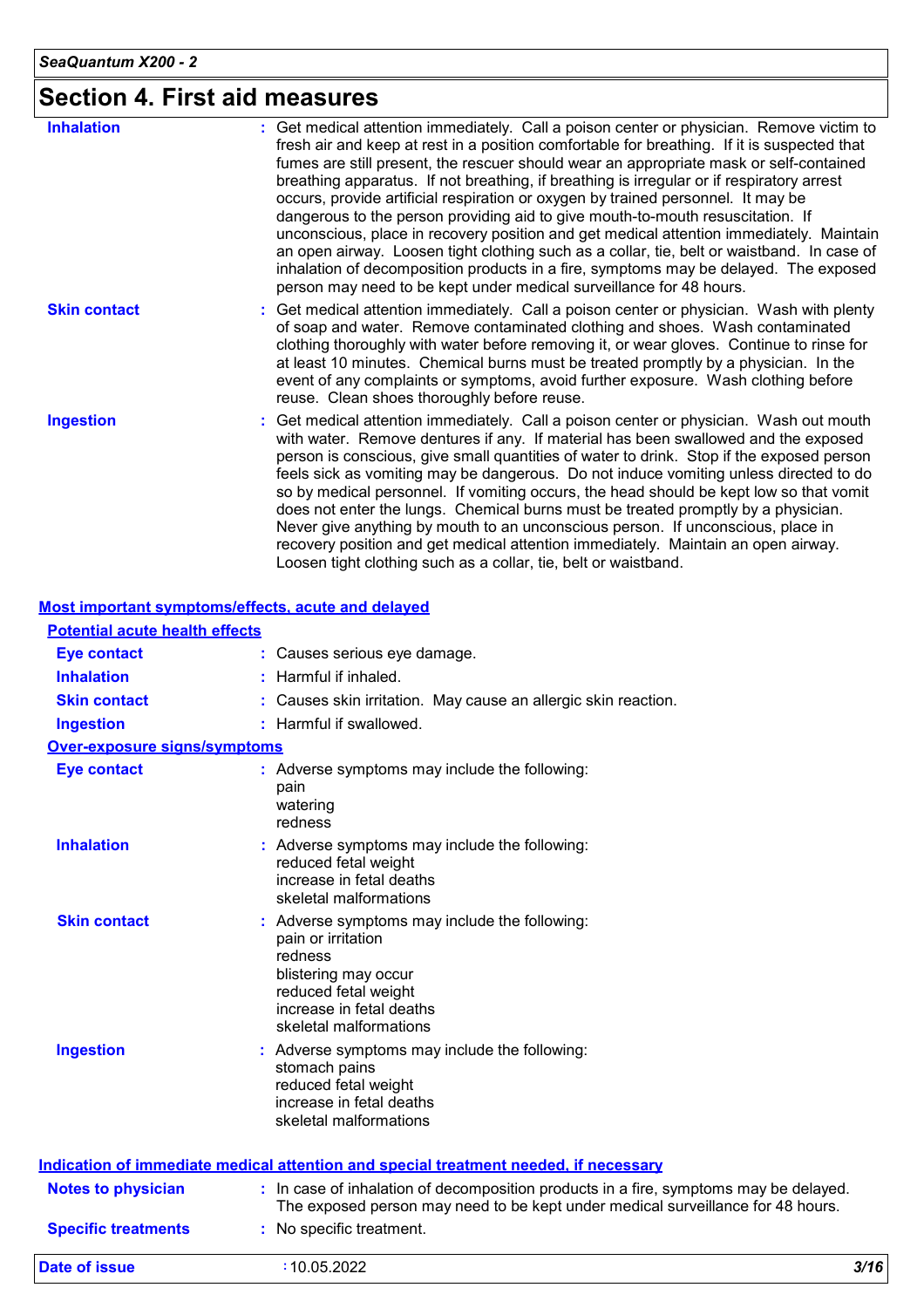### **Section 4. First aid measures**

| <b>Protection of first-aiders</b> | : No action shall be taken involving any personal risk or without suitable training. If it is<br>suspected that fumes are still present, the rescuer should wear an appropriate mask or<br>self-contained breathing apparatus. It may be dangerous to the person providing aid to<br>give mouth-to-mouth resuscitation. Wash contaminated clothing thoroughly with water<br>before removing it, or wear gloves. |
|-----------------------------------|-----------------------------------------------------------------------------------------------------------------------------------------------------------------------------------------------------------------------------------------------------------------------------------------------------------------------------------------------------------------------------------------------------------------|
|-----------------------------------|-----------------------------------------------------------------------------------------------------------------------------------------------------------------------------------------------------------------------------------------------------------------------------------------------------------------------------------------------------------------------------------------------------------------|

**See toxicological information (Section 11)**

### **Section 5. Fire-fighting measures**

| <b>Extinguishing media</b>                               |                                                                                                                                                                                                                                                                                                                                                                                                                                      |
|----------------------------------------------------------|--------------------------------------------------------------------------------------------------------------------------------------------------------------------------------------------------------------------------------------------------------------------------------------------------------------------------------------------------------------------------------------------------------------------------------------|
| <b>Suitable extinguishing</b><br>media                   | : Use dry chemical, $CO2$ , water spray (fog) or foam.                                                                                                                                                                                                                                                                                                                                                                               |
| <b>Unsuitable extinguishing</b><br>media                 | : Do not use water jet.                                                                                                                                                                                                                                                                                                                                                                                                              |
| <b>Specific hazards arising</b><br>from the chemical     | : Flammable liquid and vapor. Runoff to sewer may create fire or explosion hazard. In a<br>fire or if heated, a pressure increase will occur and the container may burst, with the risk<br>of a subsequent explosion. This material is very toxic to aquatic life with long lasting<br>effects. Fire water contaminated with this material must be contained and prevented<br>from being discharged to any waterway, sewer or drain. |
| <b>Hazardous thermal</b><br>decomposition products       | Decomposition products may include the following materials:<br>carbon dioxide<br>carbon monoxide<br>nitrogen oxides<br>sulfur oxides<br>metal oxide/oxides                                                                                                                                                                                                                                                                           |
| <b>Special protective actions</b><br>for fire-fighters   | : Promptly isolate the scene by removing all persons from the vicinity of the incident if<br>there is a fire. No action shall be taken involving any personal risk or without suitable<br>training. Move containers from fire area if this can be done without risk. Use water<br>spray to keep fire-exposed containers cool.                                                                                                        |
| <b>Special protective</b><br>equipment for fire-fighters | : Fire-fighters should wear appropriate protective equipment and self-contained breathing<br>apparatus (SCBA) with a full face-piece operated in positive pressure mode.                                                                                                                                                                                                                                                             |

### **Section 6. Accidental release measures**

#### **Personal precautions, protective equipment and emergency procedures**

| For non-emergency<br>personnel                               | : No action shall be taken involving any personal risk or without suitable training.<br>Evacuate surrounding areas. Keep unnecessary and unprotected personnel from<br>entering. Do not touch or walk through spilled material. Shut off all ignition sources.<br>No flares, smoking or flames in hazard area. Do not breathe vapor or mist. Provide<br>adequate ventilation. Wear appropriate respirator when ventilation is inadequate. Put<br>on appropriate personal protective equipment. |
|--------------------------------------------------------------|------------------------------------------------------------------------------------------------------------------------------------------------------------------------------------------------------------------------------------------------------------------------------------------------------------------------------------------------------------------------------------------------------------------------------------------------------------------------------------------------|
| For emergency responders                                     | If specialized clothing is required to deal with the spillage, take note of any information in<br>Section 8 on suitable and unsuitable materials. See also the information in "For non-<br>emergency personnel".                                                                                                                                                                                                                                                                               |
| <b>Environmental precautions</b>                             | : Avoid dispersal of spilled material and runoff and contact with soil, waterways, drains<br>and sewers. Inform the relevant authorities if the product has caused environmental<br>pollution (sewers, waterways, soil or air). Water polluting material. May be harmful to<br>the environment if released in large quantities. Collect spillage.                                                                                                                                              |
| <u>Methods and materials for containment and cleaning up</u> |                                                                                                                                                                                                                                                                                                                                                                                                                                                                                                |
| <b>Small spill</b>                                           | : Stop leak if without risk. Move containers from spill area. Use spark-proof tools and                                                                                                                                                                                                                                                                                                                                                                                                        |

explosion-proof equipment. Dilute with water and mop up if water-soluble. Alternatively, or if water-insoluble, absorb with an inert dry material and place in an appropriate waste disposal container. Dispose of via a licensed waste disposal contractor.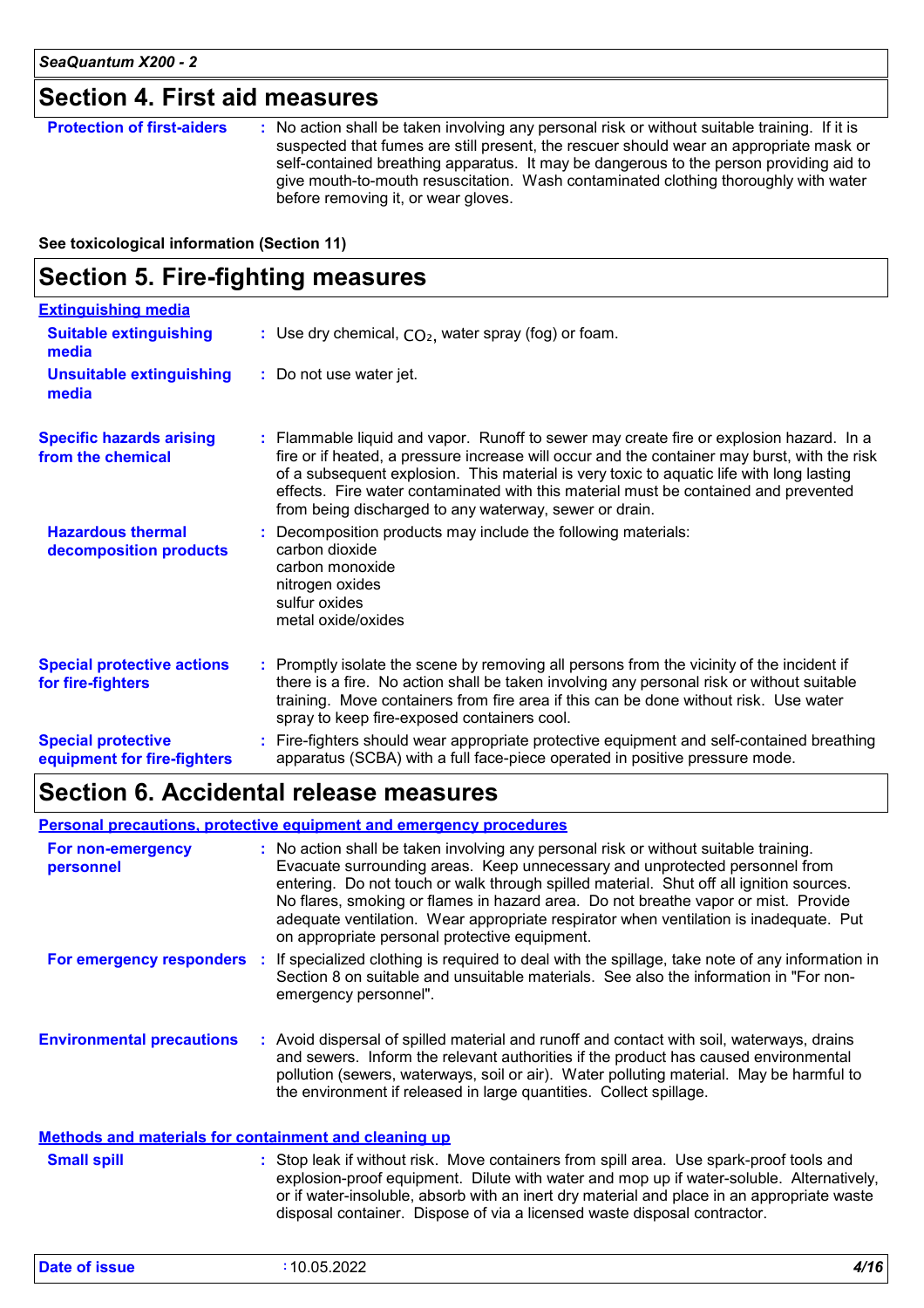# **Section 6. Accidental release measures**

| <b>Large spill</b> | : Stop leak if without risk. Move containers from spill area. Use spark-proof tools and<br>explosion-proof equipment. Approach release from upwind. Prevent entry into sewers,<br>water courses, basements or confined areas. Wash spillages into an effluent treatment<br>plant or proceed as follows. Contain and collect spillage with non-combustible,<br>absorbent material e.g. sand, earth, vermiculite or diatomaceous earth and place in<br>container for disposal according to local regulations (see Section 13). Dispose of via a<br>licensed waste disposal contractor. Contaminated absorbent material may pose the |
|--------------------|-----------------------------------------------------------------------------------------------------------------------------------------------------------------------------------------------------------------------------------------------------------------------------------------------------------------------------------------------------------------------------------------------------------------------------------------------------------------------------------------------------------------------------------------------------------------------------------------------------------------------------------|
|                    | same hazard as the spilled product. Note: see Section 1 for emergency contact<br>information and Section 13 for waste disposal.                                                                                                                                                                                                                                                                                                                                                                                                                                                                                                   |

# **Section 7. Handling and storage**

| <b>Precautions for safe handling</b>                                      |                                                                                                                                                                                                                                                                                                                                                                                                                                                                                                                                                                                                                                                                                                                                                                                                                                                                                                                                                                                                                                                                                                                                                                                                          |
|---------------------------------------------------------------------------|----------------------------------------------------------------------------------------------------------------------------------------------------------------------------------------------------------------------------------------------------------------------------------------------------------------------------------------------------------------------------------------------------------------------------------------------------------------------------------------------------------------------------------------------------------------------------------------------------------------------------------------------------------------------------------------------------------------------------------------------------------------------------------------------------------------------------------------------------------------------------------------------------------------------------------------------------------------------------------------------------------------------------------------------------------------------------------------------------------------------------------------------------------------------------------------------------------|
| <b>Protective measures</b>                                                | : Put on appropriate personal protective equipment (see Section 8). Persons with a<br>history of skin sensitization problems should not be employed in any process in which<br>this product is used. Avoid exposure - obtain special instructions before use. Avoid<br>exposure during pregnancy. Do not handle until all safety precautions have been read<br>and understood. Do not get in eyes or on skin or clothing. Do not breathe vapor or mist.<br>Do not ingest. Avoid release to the environment. Use only with adequate ventilation.<br>Wear appropriate respirator when ventilation is inadequate. Do not enter storage areas<br>and confined spaces unless adequately ventilated. Keep in the original container or an<br>approved alternative made from a compatible material, kept tightly closed when not in<br>use. Store and use away from heat, sparks, open flame or any other ignition source.<br>Use explosion-proof electrical (ventilating, lighting and material handling) equipment.<br>Use only non-sparking tools. Take precautionary measures against electrostatic<br>discharges. Empty containers retain product residue and can be hazardous. Do not<br>reuse container. |
| <b>Advice on general</b><br>occupational hygiene                          | : Eating, drinking and smoking should be prohibited in areas where this material is<br>handled, stored and processed. Workers should wash hands and face before eating,<br>drinking and smoking. Remove contaminated clothing and protective equipment before<br>entering eating areas. See also Section 8 for additional information on hygiene<br>measures.                                                                                                                                                                                                                                                                                                                                                                                                                                                                                                                                                                                                                                                                                                                                                                                                                                            |
| <b>Conditions for safe storage,</b><br>including any<br>incompatibilities | Store in accordance with local regulations. Store in a segregated and approved area.<br>Store in original container protected from direct sunlight in a dry, cool and well-ventilated<br>area, away from incompatible materials (see Section 10) and food and drink. Store<br>locked up. Eliminate all ignition sources. Separate from oxidizing materials. Keep<br>container tightly closed and sealed until ready for use. Containers that have been<br>opened must be carefully resealed and kept upright to prevent leakage. Do not store in<br>unlabeled containers. Use appropriate containment to avoid environmental<br>contamination. See Section 10 for incompatible materials before handling or use.                                                                                                                                                                                                                                                                                                                                                                                                                                                                                         |

# **Section 8. Exposure controls/personal protection**

#### **Control parameters**

**Occupational exposure limits**

| <b>Ingredient name</b>   | <b>Exposure limits</b>                                                                                                               |
|--------------------------|--------------------------------------------------------------------------------------------------------------------------------------|
| dicopper oxide<br>xylene | None<br><b>ACGIH TLV (United States, 1/2021).</b><br>STEL: 651 mg/m <sup>3</sup> 15 minutes.                                         |
|                          | STEL: 150 ppm 15 minutes.<br>TWA: 434 mg/m <sup>3</sup> 8 hours.<br>TWA: 100 ppm 8 hours.<br>OSHA PEL (United States, 5/2018).       |
|                          | TWA: $435 \text{ mg/m}^3$ 8 hours.<br>TWA: 100 ppm 8 hours.<br>OSHA PEL 1989 (United States, 3/1989).                                |
|                          | STEL: 655 mg/m <sup>3</sup> 15 minutes.<br>STEL: 150 ppm 15 minutes.<br>TWA: 435 mg/m <sup>3</sup> 8 hours.<br>TWA: 100 ppm 8 hours. |
|                          |                                                                                                                                      |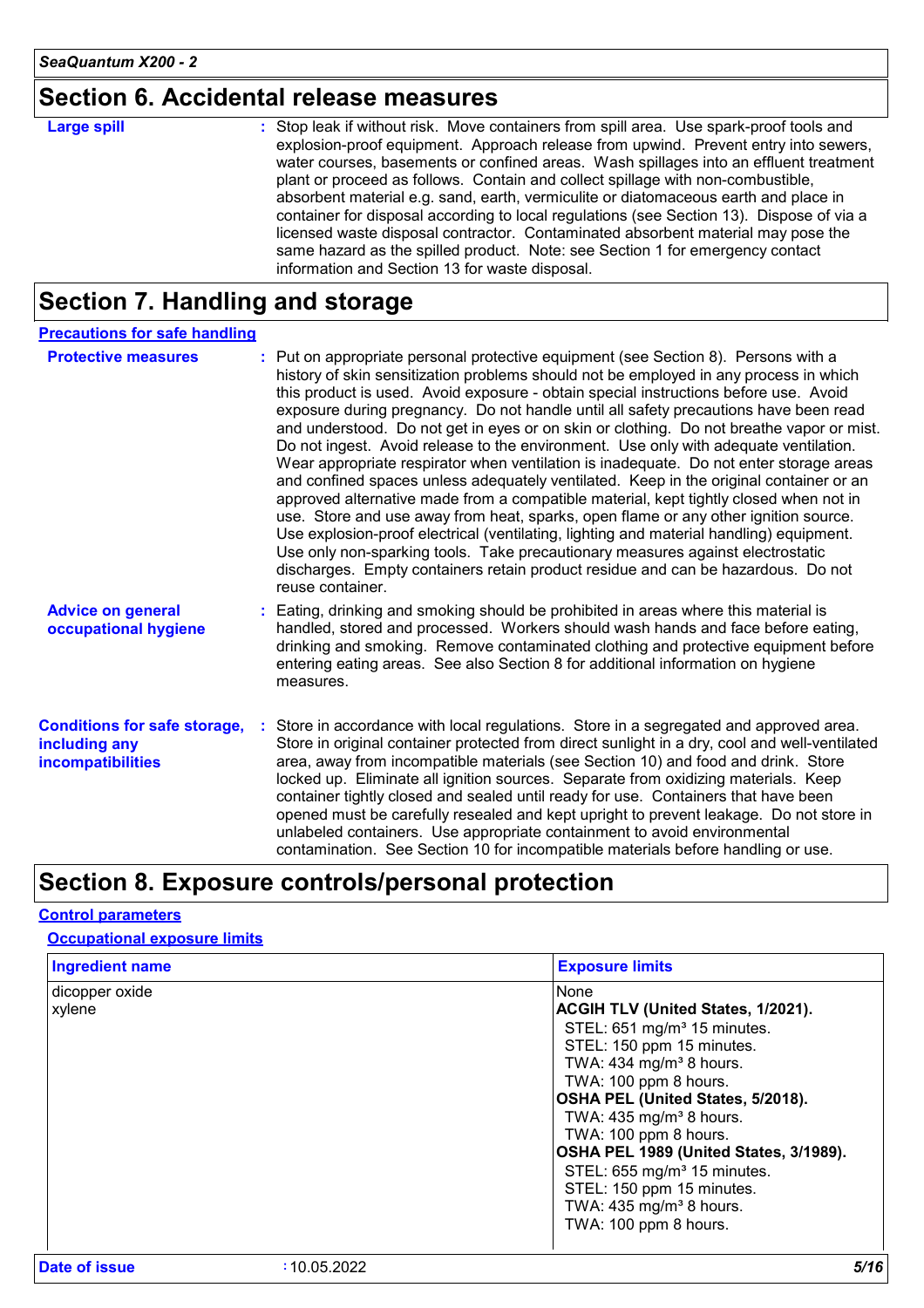# **Section 8. Exposure controls/personal protection**

| ethylbenzene                             | ACGIH TLV (United States, 1/2021). Notes: |
|------------------------------------------|-------------------------------------------|
|                                          | ĸ                                         |
|                                          | TWA: 20 ppm 8 hours. Form:                |
|                                          | OSHA PEL 1989 (United States, 3/1989).    |
|                                          | TWA: 100 ppm 8 hours.                     |
|                                          | TWA: 435 mg/m <sup>3</sup> 8 hours.       |
|                                          | STEL: 125 ppm 15 minutes.                 |
|                                          | STEL: 545 mg/m <sup>3</sup> 15 minutes.   |
|                                          | NIOSH REL (United States, 10/2020).       |
|                                          | TWA: 100 ppm 10 hours.                    |
|                                          | TWA: 435 mg/m <sup>3</sup> 10 hours.      |
|                                          | STEL: 125 ppm 15 minutes.                 |
|                                          | STEL: 545 mg/m <sup>3</sup> 15 minutes.   |
|                                          | OSHA PEL (United States, 5/2018).         |
|                                          | TWA: 100 ppm 8 hours.                     |
|                                          | TWA: $435 \text{ mg/m}^3$ 8 hours.        |
| zinc oxide                               | None                                      |
| colophony                                | ACGIH TLV (United States, 1/2021). Skin   |
|                                          | sensitizer. Inhalation sensitizer.        |
| Solvent naphtha (petroleum), light arom. | None                                      |
| copper pyrithione                        | None                                      |

| <b>Appropriate engineering</b><br>controls       | : Use only with adequate ventilation. Use process enclosures, local exhaust ventilation or<br>other engineering controls to keep worker exposure to airborne contaminants below any<br>recommended or statutory limits. The engineering controls also need to keep gas,<br>vapor or dust concentrations below any lower explosive limits. Use explosion-proof<br>ventilation equipment.                                                                                                                                                                                                                                |      |
|--------------------------------------------------|------------------------------------------------------------------------------------------------------------------------------------------------------------------------------------------------------------------------------------------------------------------------------------------------------------------------------------------------------------------------------------------------------------------------------------------------------------------------------------------------------------------------------------------------------------------------------------------------------------------------|------|
| <b>Environmental exposure</b><br><b>controls</b> | : Emissions from ventilation or work process equipment should be checked to ensure<br>they comply with the requirements of environmental protection legislation. In some<br>cases, fume scrubbers, filters or engineering modifications to the process equipment<br>will be necessary to reduce emissions to acceptable levels.                                                                                                                                                                                                                                                                                        |      |
| <b>Individual protection measures</b>            |                                                                                                                                                                                                                                                                                                                                                                                                                                                                                                                                                                                                                        |      |
| <b>Hygiene measures</b>                          | : Wash hands, forearms and face thoroughly after handling chemical products, before<br>eating, smoking and using the lavatory and at the end of the working period.<br>Appropriate techniques should be used to remove potentially contaminated clothing.<br>Contaminated work clothing should not be allowed out of the workplace. Wash<br>contaminated clothing before reusing. Ensure that eyewash stations and safety<br>showers are close to the workstation location.                                                                                                                                            |      |
| <b>Eye/face protection</b>                       | : Safety eyewear complying with an approved standard should be used when a risk<br>assessment indicates this is necessary to avoid exposure to liquid splashes, mists,<br>gases or dusts. If contact is possible, the following protection should be worn, unless<br>the assessment indicates a higher degree of protection: chemical splash goggles and/<br>or face shield. If inhalation hazards exist, a full-face respirator may be required instead.                                                                                                                                                              |      |
| <b>Skin protection</b>                           |                                                                                                                                                                                                                                                                                                                                                                                                                                                                                                                                                                                                                        |      |
| <b>Hand protection</b>                           | : Chemical-resistant, impervious gloves complying with an approved standard should be<br>worn at all times when handling chemical products if a risk assessment indicates this is<br>necessary. Considering the parameters specified by the glove manufacturer, check<br>during use that the gloves are still retaining their protective properties. It should be<br>noted that the time to breakthrough for any glove material may be different for different<br>glove manufacturers. In the case of mixtures, consisting of several substances, the<br>protection time of the gloves cannot be accurately estimated. |      |
|                                                  | There is no one glove material or combination of materials that will give unlimited<br>resistance to any individual or combination of chemicals.<br>The breakthrough time must be greater than the end use time of the product.<br>The instructions and information provided by the glove manufacturer on use,<br>storage, maintenance and replacement must be followed.<br>Gloves should be replaced regularly and if there is any sign of damage to the glove<br>material.<br>Always ensure that gloves are free from defects and that they are stored and used                                                      |      |
| <b>Date of issue</b>                             | :10.05.2022                                                                                                                                                                                                                                                                                                                                                                                                                                                                                                                                                                                                            | 6/16 |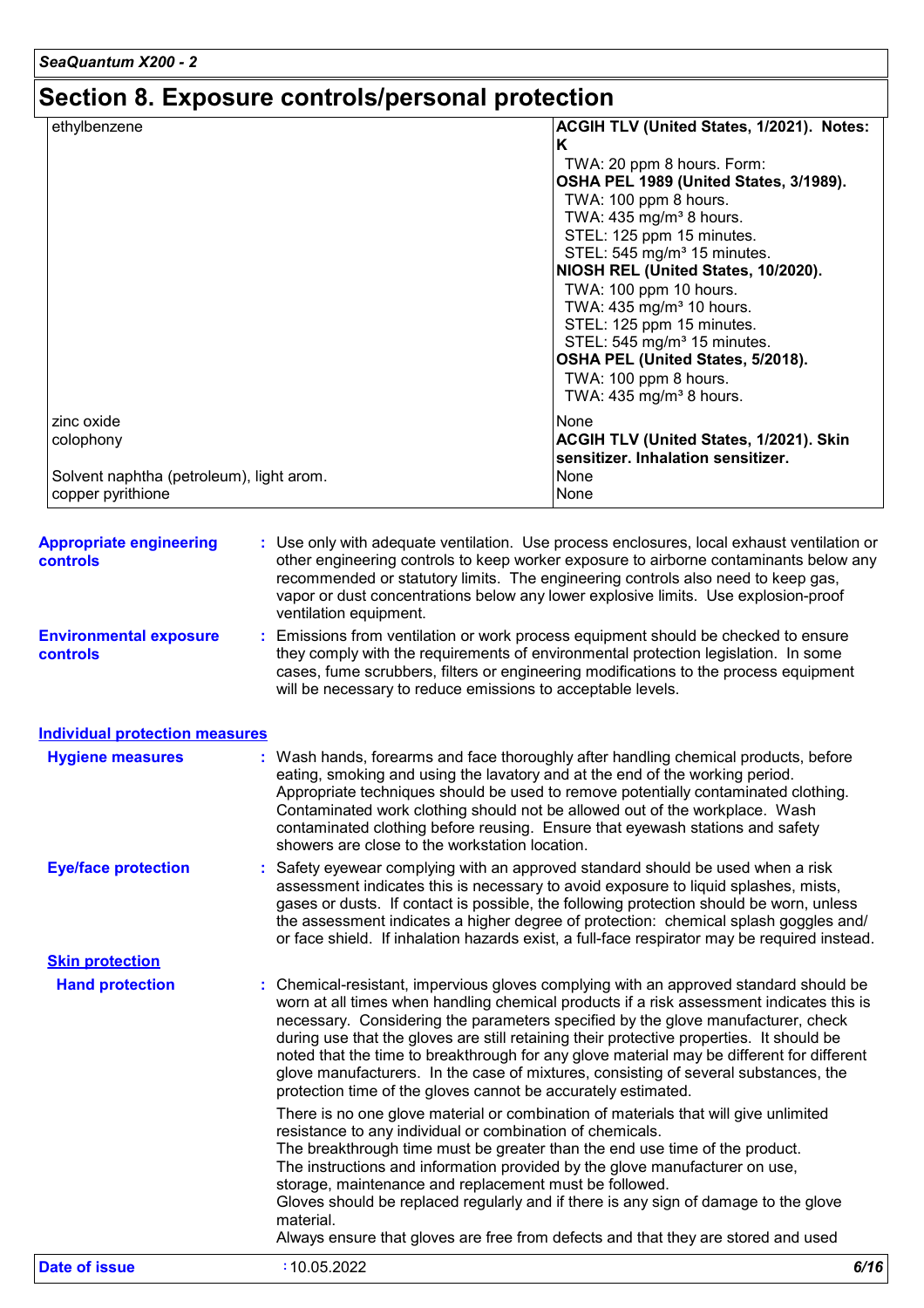# **Section 8. Exposure controls/personal protection**

|                               | correctly.<br>The performance or effectiveness of the glove may be reduced by physical/chemical<br>damage and poor maintenance.<br>Barrier creams may help to protect the exposed areas of the skin but should not be<br>applied once exposure has occurred.                                                                                                                                                                   |
|-------------------------------|--------------------------------------------------------------------------------------------------------------------------------------------------------------------------------------------------------------------------------------------------------------------------------------------------------------------------------------------------------------------------------------------------------------------------------|
|                               | Wear suitable gloves tested to EN374.<br>Not recommended, gloves(breakthrough time) < 1 hour: neoprene, butyl rubber,<br>PVC<br>Recommended, gloves(breakthrough time) > 8 hours: nitrile rubber, 4H, Teflon,<br>polyvinyl alcohol (PVA)                                                                                                                                                                                       |
| <b>Body protection</b>        | : Personal protective equipment for the body should be selected based on the task being<br>performed and the risks involved and should be approved by a specialist before<br>handling this product. When there is a risk of ignition from static electricity, wear anti-<br>static protective clothing. For the greatest protection from static discharges, clothing<br>should include anti-static overalls, boots and gloves. |
| <b>Other skin protection</b>  | : Appropriate footwear and any additional skin protection measures should be selected<br>based on the task being performed and the risks involved and should be approved by a<br>specialist before handling this product.                                                                                                                                                                                                      |
| <b>Respiratory protection</b> | : Based on the hazard and potential for exposure, select a respirator that meets the<br>appropriate standard or certification. Respirators must be used according to a<br>respiratory protection program to ensure proper fitting, training, and other important<br>aspects of use.                                                                                                                                            |

# **Section 9. Physical and chemical properties**

#### **Appearance**

| <b>Physical state</b>                             | $:$ Liquid.                                                                                                                         |
|---------------------------------------------------|-------------------------------------------------------------------------------------------------------------------------------------|
| <b>Color</b>                                      | $:$ Red                                                                                                                             |
| <b>Odor</b>                                       | : Characteristic.                                                                                                                   |
| <b>Odor threshold</b>                             | : Not applicable.                                                                                                                   |
| pH                                                | : Not applicable.                                                                                                                   |
| <b>Melting point</b>                              | : Not applicable.                                                                                                                   |
| <b>Boiling point</b>                              | : Lowest known value: 136.1°C (277°F) (ethylbenzene). Weighted average: 140.91°C<br>$(285.6^{\circ}F)$                              |
| <b>Flash point</b>                                | : Closed cup: $25^{\circ}$ C (77 $^{\circ}$ F)                                                                                      |
| <b>Evaporation rate</b>                           | Highest known value: 0.84 (ethylbenzene) Weighted average: 0.79 compared with butyl<br>acetate                                      |
| <b>Flammability (solid, gas)</b>                  | : Not applicable.                                                                                                                   |
| Lower and upper explosive<br>(flammable) limits   | $: 0.8 - 7.6\%$                                                                                                                     |
| <b>Vapor pressure</b>                             | : Highest known value: 1.2 kPa (9.3 mm Hg) (at $20^{\circ}$ C) (ethylbenzene). Weighted<br>average: 0.98 kPa (7.35 mm Hg) (at 20°C) |
| <b>Vapor density</b>                              | : Highest known value: $3.7$ (Air = 1) (xylene). Weighted average: $3.7$ (Air = 1)                                                  |
| <b>Relative density</b>                           | : $1.936$ g/cm <sup>3</sup><br>16.15 pounds/gallon                                                                                  |
| <b>Solubility</b>                                 | Insoluble in the following materials: cold water and hot water.                                                                     |
| <b>Partition coefficient: n-</b><br>octanol/water | : Not available.                                                                                                                    |
| <b>Auto-ignition temperature</b>                  | : Lowest known value: 280 to 470 $\degree$ C (536 to 878 $\degree$ F) (Solvent naphtha (petroleum), light<br>arom.).                |
| <b>Decomposition temperature : Not available.</b> |                                                                                                                                     |
| <b>Viscosity</b>                                  | : Kinematic (40°C (104°F)): >20.5 mm <sup>2</sup> /s (>20.5 cSt)                                                                    |
|                                                   |                                                                                                                                     |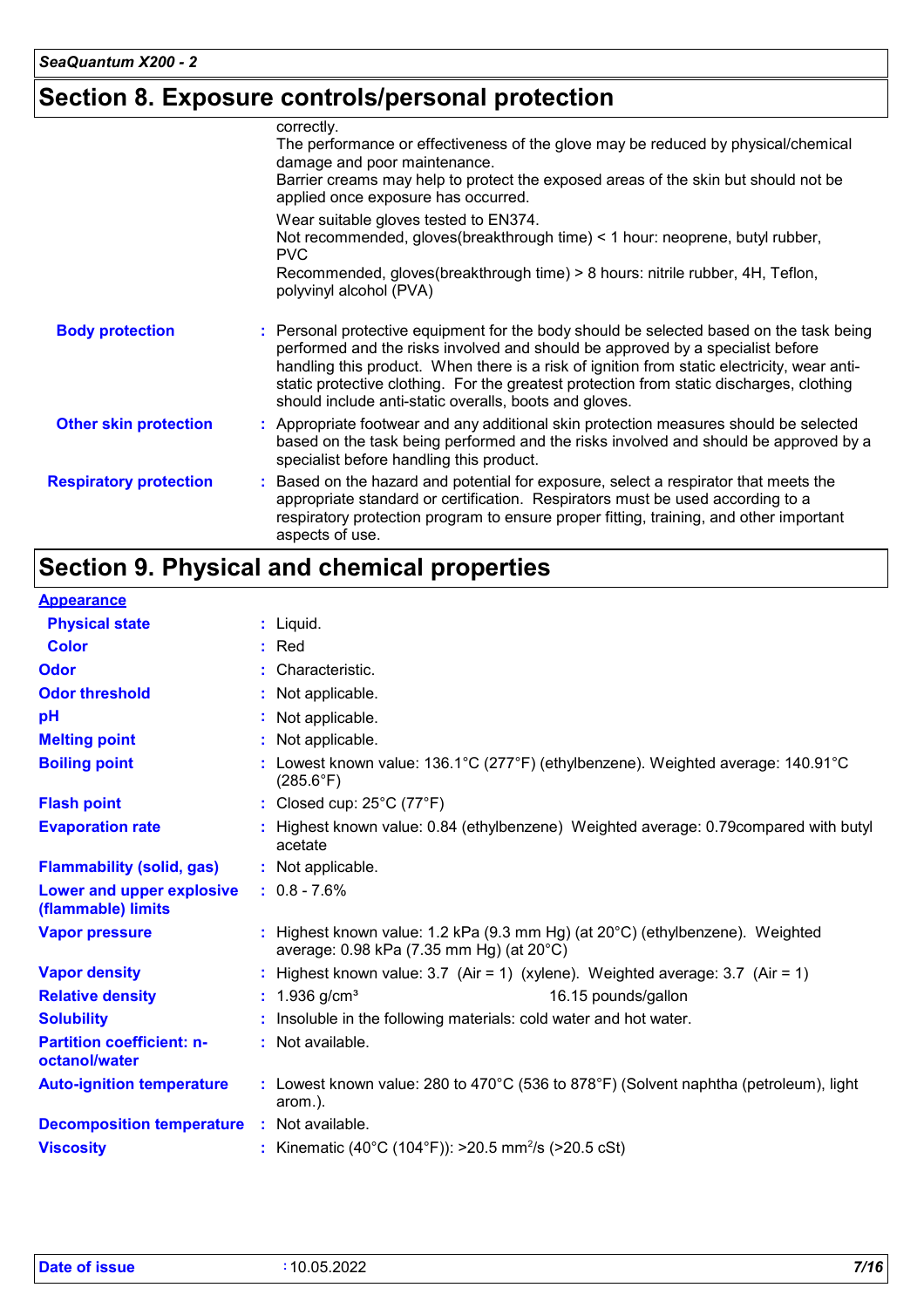# **Section 10. Stability and reactivity**

| <b>Reactivity</b>                                   | : No specific test data related to reactivity available for this product or its ingredients.                                                                                 |
|-----------------------------------------------------|------------------------------------------------------------------------------------------------------------------------------------------------------------------------------|
| <b>Chemical stability</b>                           | : The product is stable.                                                                                                                                                     |
| <b>Possibility of hazardous</b><br><b>reactions</b> | : Under normal conditions of storage and use, hazardous reactions will not occur.                                                                                            |
| <b>Conditions to avoid</b>                          | : Avoid all possible sources of ignition (spark or flame). Do not pressurize, cut, weld,<br>braze, solder, drill, grind or expose containers to heat or sources of ignition. |
| <b>Incompatible materials</b>                       | Reactive or incompatible with the following materials:<br>oxidizing materials                                                                                                |
| <b>Hazardous decomposition</b><br>products          | : Under normal conditions of storage and use, hazardous decomposition products should<br>not be produced.                                                                    |

## **Section 11. Toxicological information**

#### **Information on toxicological effects**

#### **Acute toxicity**

| <b>Product/ingredient name</b> | <b>Result</b>                   | <b>Species</b> | <b>Dose</b>         | <b>Exposure</b> |
|--------------------------------|---------------------------------|----------------|---------------------|-----------------|
| dicopper oxide                 | LC50 Inhalation Dusts and mists | Rat            | $3.34$ mg/l         | 4 hours         |
|                                | LD50 Oral                       | Rat            | 1340 mg/kg          |                 |
| xylene                         | <b>LC50 Inhalation Vapor</b>    | Rat            | 20 mg/l             | 4 hours         |
|                                | LD50 Oral                       | Rat            | 4300 mg/kg          |                 |
|                                | TDLo Dermal                     | Rabbit         | 4300 mg/kg          |                 |
| ethylbenzene                   | <b>LC50 Inhalation Vapor</b>    | Rat - Male     | $17.8$ mg/l         | 4 hours         |
|                                | LD50 Dermal                     | Rabbit         | >5000 mg/kg         |                 |
|                                | LD50 Oral                       | Rat            | 3500 mg/kg          |                 |
| copper pyrithione              | LC50 Inhalation Dusts and mists | Rat            | $70 \text{ mg/m}^3$ | 4 hours         |
|                                | LD50 Dermal                     | Rabbit         | 300 mg/kg           |                 |
|                                | LD50 Oral                       | Rat            | 200 mg/kg           |                 |

#### **Irritation/Corrosion**

| <b>Product/ingredient name</b> | <b>Result</b>                         | <b>Species</b>                     | <b>Score</b> | <b>Exposure</b>           | <b>Observation</b>       |
|--------------------------------|---------------------------------------|------------------------------------|--------------|---------------------------|--------------------------|
| dicopper oxide                 | Eyes - Cornea opacity                 | Rabbit                             |              | 72 hours                  | $\overline{\phantom{0}}$ |
|                                | Eyes - Redness of the<br>conjunctivae | Rabbit                             |              | 48 hours                  | $\overline{\phantom{0}}$ |
| xylene                         | Eyes - Mild irritant                  | Rabbit                             |              | 87 milligrams             |                          |
|                                | Skin - Mild irritant                  | Rat                                |              | 8 hours 60<br>microliters | $\overline{\phantom{0}}$ |
| zinc oxide                     | Eyes - Mild irritant                  | Rabbit                             |              | 24 hours 500<br>mg        |                          |
|                                | Skin - Mild irritant                  | Rabbit                             |              | 24 hours 500<br>mg        | $\blacksquare$           |
| copper pyrithione              | Eyes - Severe irritant                | Mammal -<br>species<br>unspecified |              |                           |                          |
|                                | Skin - Irritant                       | Mammal -<br>species<br>unspecified |              |                           |                          |

#### **Sensitization**

| <b>Product/ingredient name</b> | <b>Route of</b><br><b>exposure</b> | <b>Species</b>                           | <b>Result</b> |
|--------------------------------|------------------------------------|------------------------------------------|---------------|
| colophony                      | skin                               | Mammal - species unspecified Sensitizing |               |

#### **Mutagenicity**

Not available.

#### **Carcinogenicity**

Not available.

#### **Reproductive toxicity**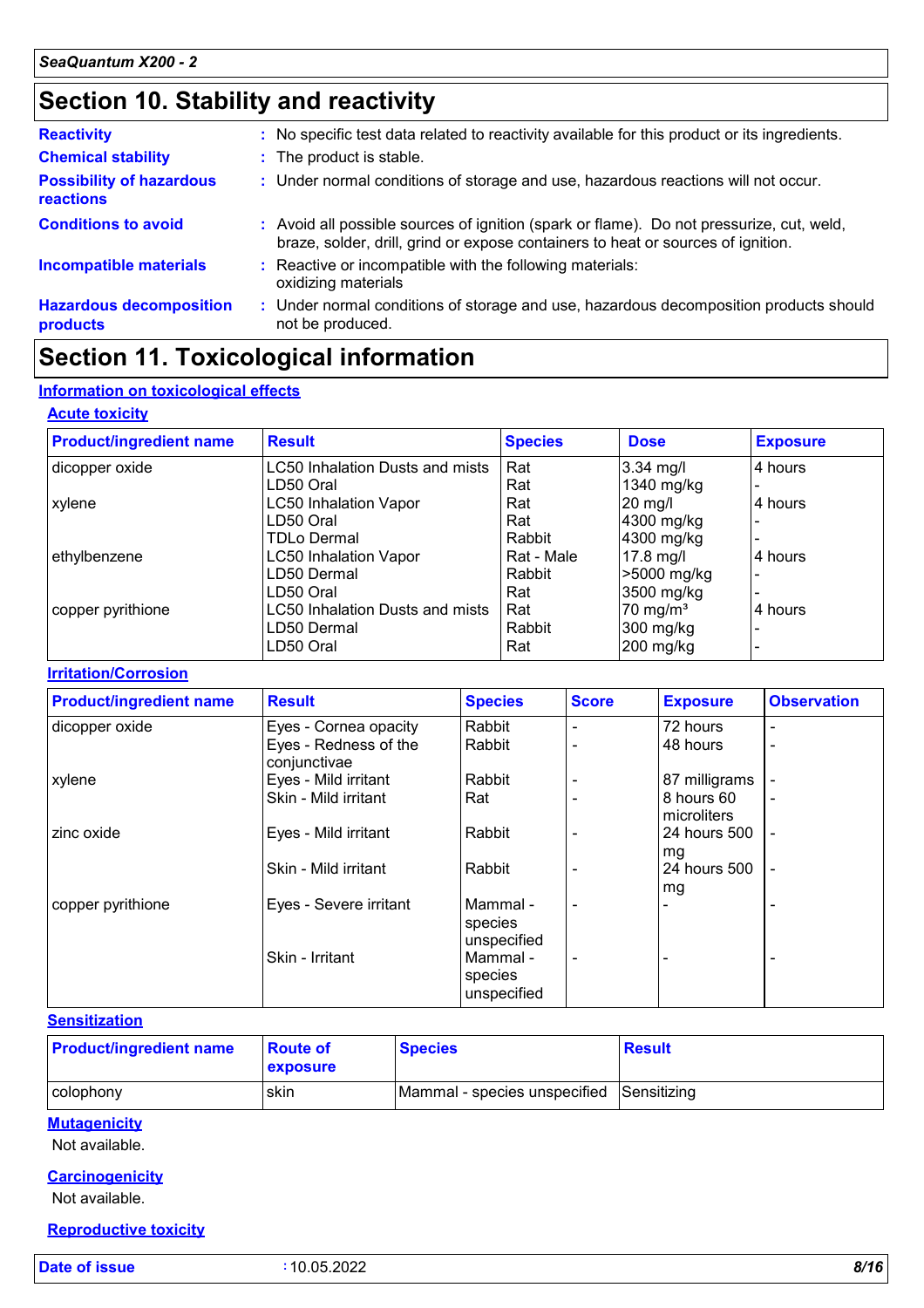*SeaQuantum X200 - 2*

### **Section 11. Toxicological information**

| <b>Product/ingredient name</b> | <b>Maternal</b><br>toxicity | <b>Fertility</b> | Development<br>toxin | <b>Species</b>                  | <b>Dose</b>                        | <b>Exposure</b>          |
|--------------------------------|-----------------------------|------------------|----------------------|---------------------------------|------------------------------------|--------------------------|
| copper pyrithione              |                             |                  | <b>Positive</b>      | Mammal - species<br>unspecified | Route of<br>exposure<br>unreported | $\overline{\phantom{0}}$ |

**Teratogenicity**

Not available.

#### **Specific target organ toxicity (single exposure)**

| <b>Name</b>                              | <b>Category</b>          | <b>Route of</b><br>exposure | <b>Target organs</b>                                         |
|------------------------------------------|--------------------------|-----------------------------|--------------------------------------------------------------|
| xylene                                   | Category 3               |                             | Respiratory tract<br>l irritation                            |
| Solvent naphtha (petroleum), light arom. | Category 3               |                             | Respiratory tract<br><b>l</b> irritation                     |
| copper pyrithione                        | Category 3<br>Category 3 |                             | l Narcotic effects<br><b>Respiratory tract</b><br>irritation |

#### **Specific target organ toxicity (repeated exposure)**

| <b>Name</b>       | <b>Category</b>       | <b>Route of</b><br>exposure | <b>Target organs</b> |
|-------------------|-----------------------|-----------------------------|----------------------|
| lethvlbenzene     | Category 2            |                             | hearing organs       |
| copper pyrithione | Category <sup>1</sup> |                             | l nervous svstem     |

#### **Aspiration hazard**

| <b>Name</b>                              | Result                                |
|------------------------------------------|---------------------------------------|
| xylene                                   | <b>ASPIRATION HAZARD - Category 1</b> |
| ethylbenzene                             | <b>ASPIRATION HAZARD - Category 1</b> |
| Solvent naphtha (petroleum), light arom. | <b>ASPIRATION HAZARD - Category 1</b> |

#### **Information on the likely routes of exposure Inhalation :** Harmful if inhaled. **Ingestion :** Harmful if swallowed. **Skin contact :** Causes skin irritation. May cause an allergic skin reaction. **Eye contact :** Causes serious eye damage. **Symptoms related to the physical, chemical and toxicological characteristics Skin contact Inhalation Adverse symptoms may include the following:**  $\blacksquare$ reduced fetal weight increase in fetal deaths skeletal malformations Adverse symptoms may include the following: **:** pain or irritation redness blistering may occur reduced fetal weight increase in fetal deaths skeletal malformations **Eye contact :** Adverse symptoms may include the following: pain watering redness **:** Not available. **Potential acute health effects**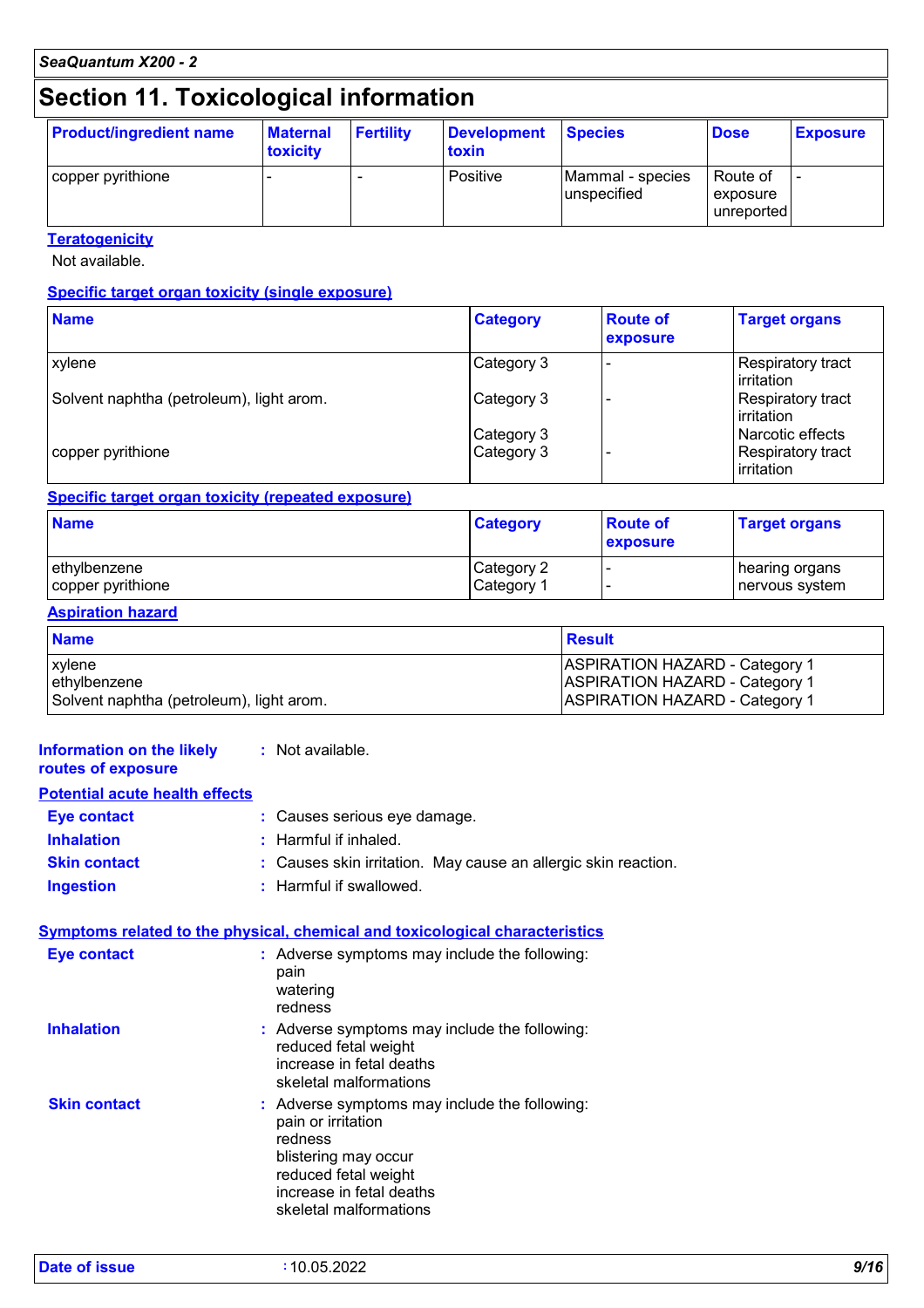# **Section 11. Toxicological information**

| <b>Ingestion</b>                        | : Adverse symptoms may include the following:<br>stomach pains<br>reduced fetal weight<br>increase in fetal deaths<br>skeletal malformations                             |
|-----------------------------------------|--------------------------------------------------------------------------------------------------------------------------------------------------------------------------|
|                                         | Delayed and immediate effects and also chronic effects from short and long term exposure                                                                                 |
| <b>Short term exposure</b>              |                                                                                                                                                                          |
| <b>Potential immediate</b><br>effects   | : Not available.                                                                                                                                                         |
| <b>Potential delayed effects</b>        | : Not available.                                                                                                                                                         |
| <b>Long term exposure</b>               |                                                                                                                                                                          |
| <b>Potential immediate</b><br>effects   | $:$ Not available.                                                                                                                                                       |
| <b>Potential delayed effects</b>        | : Not available.                                                                                                                                                         |
| <b>Potential chronic health effects</b> |                                                                                                                                                                          |
| Not available.                          |                                                                                                                                                                          |
| <b>General</b>                          | : Causes damage to organs through prolonged or repeated exposure. Once sensitized, a<br>severe allergic reaction may occur when subsequently exposed to very low levels. |
| <b>Carcinogenicity</b>                  | : No known significant effects or critical hazards.                                                                                                                      |
| <b>Mutagenicity</b>                     | : No known significant effects or critical hazards.                                                                                                                      |
| <b>Teratogenicity</b>                   | : Suspected of damaging the unborn child.                                                                                                                                |
| <b>Developmental effects</b>            | : No known significant effects or critical hazards.                                                                                                                      |
| <b>Fertility effects</b>                | : No known significant effects or critical hazards.                                                                                                                      |

#### **Numerical measures of toxicity**

#### **Acute toxicity estimates**

| <b>Route</b>                 | <b>ATE value</b>       |
|------------------------------|------------------------|
| Oral                         | $929.71 \text{ mg/kg}$ |
| Dermal                       | 5556.4 mg/kg           |
| Inhalation (vapors)          | 104.13 mg/l            |
| Inhalation (dusts and mists) | $2.66$ mg/l            |

# **Section 12. Ecological information**

| <b>Product/ingredient name</b>              | <b>Result</b>                      | <b>Species</b>                                                  | <b>Exposure</b> |
|---------------------------------------------|------------------------------------|-----------------------------------------------------------------|-----------------|
| dicopper oxide                              | Acute LC50 0.075 mg/l Fresh water  | Fish - Danio rerio                                              | 96 hours        |
|                                             | Chronic NOEC 0.001 mg/l            | Algae                                                           |                 |
|                                             | Chronic NOEC 0.0052 mg/l           | Algae                                                           |                 |
| xylene                                      | Acute LC50 8500 µg/l Marine water  | Crustaceans - Palaemonetes                                      | 48 hours        |
|                                             |                                    | pugio                                                           |                 |
|                                             | Acute LC50 13400 µg/l Fresh water  | Fish - Pimephales promelas                                      | 96 hours        |
| ethylbenzene                                | Acute EC50 7700 µg/l Marine water  | Algae - Skeletonema costatum                                    | 96 hours        |
|                                             | Acute EC50 2.93 mg/l               | Daphnia                                                         | 48 hours        |
|                                             | Acute LC50 4.2 mg/l                | Fish                                                            | 96 hours        |
| zinc oxide                                  | Acute LC50 1.1 ppm Fresh water     | Fish - Oncorhynchus mykiss                                      | 96 hours        |
|                                             | Chronic NOEC 0.02 mg/l Fresh water | Algae - Pseudokirchneriella<br>subcapitata - Exponential growth | 72 hours        |
|                                             |                                    | phase                                                           |                 |
| Solvent naphtha (petroleum),<br>light arom. | Acute EC50 <10 mg/l                | Daphnia                                                         | 48 hours        |
|                                             | Acute IC50 <10 mg/l                | Algae                                                           | 72 hours        |
| Date of issue                               | :10.05.2022                        |                                                                 | 10/16           |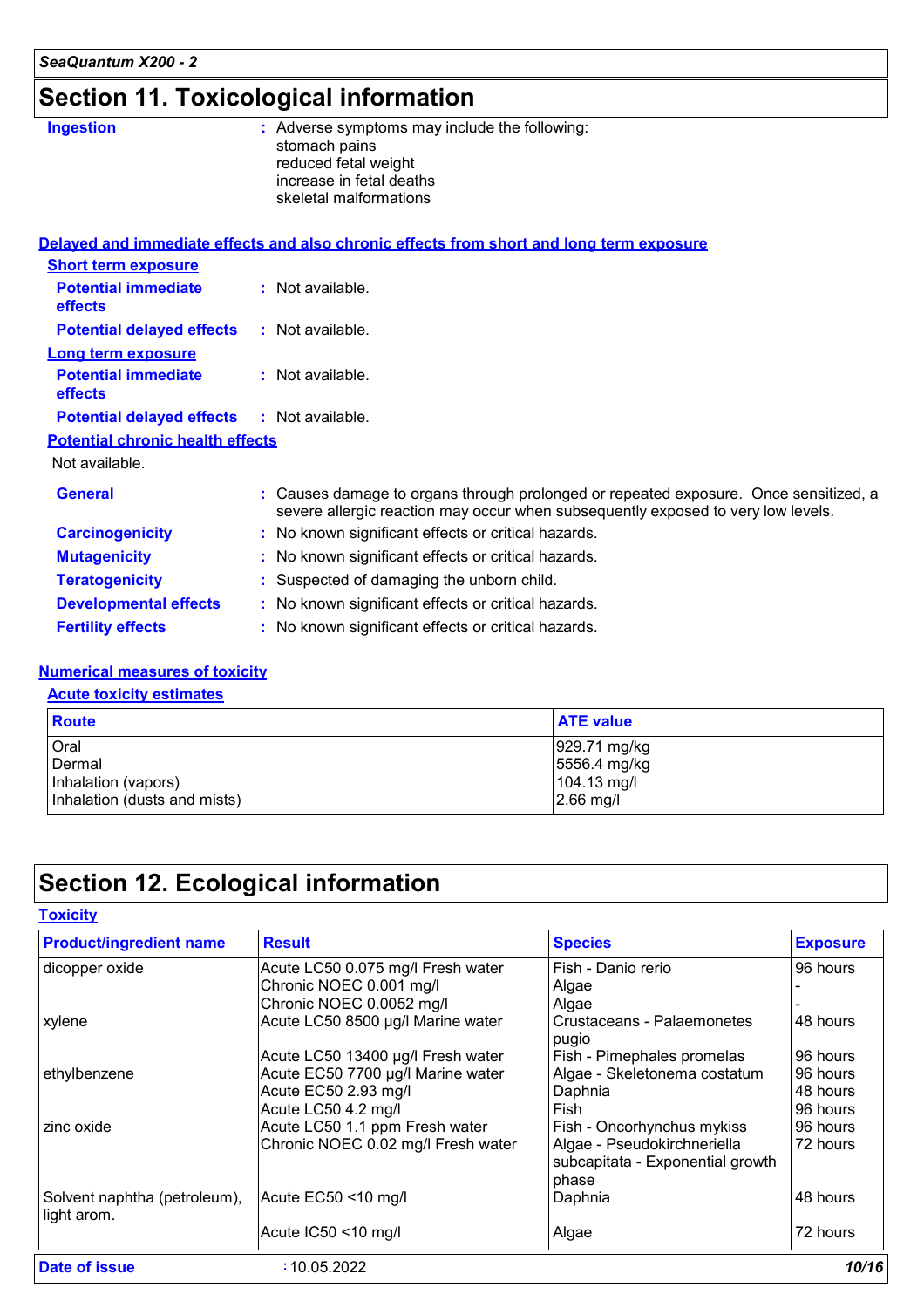## **Section 12. Ecological information**

|                   | Acute LC50 $<$ 10 mg/l    | Fish                         | 96 hours  |
|-------------------|---------------------------|------------------------------|-----------|
| copper pyrithione | Acute $EC50$ 0.022 mg/l   | Daphnia                      | 48 hours  |
|                   | Acute $IC500.035$ mg/l    | Algae                        | 120 hours |
|                   | Acute LC50 0.0043 mg/l    | Fish                         | 96 hours  |
|                   | Chronic NOEC 0.00046 mg/l | Algae - Skeletonema costatum | 120 hours |

#### **Persistence and degradability**

| <b>Product/ingredient name</b>  | <b>Aquatic half-life</b> | <b>Photolysis</b> | <b>Biodegradability</b> |
|---------------------------------|--------------------------|-------------------|-------------------------|
| dicopper oxide                  |                          |                   | Not readily             |
| xylene                          |                          |                   | Readily                 |
| ethylbenzene                    |                          |                   | Readily                 |
| zinc oxide                      |                          |                   | Not readily             |
| Solvent naphtha (petroleum),  - |                          |                   | Not readily             |
| light arom.                     |                          |                   |                         |

#### **Bioaccumulative potential**

| <b>Product/ingredient name</b> | $LogP_{ow}$ | <b>BCF</b>    | <b>Potential</b> |
|--------------------------------|-------------|---------------|------------------|
| xylene                         | 3.12        | l 8.1 to 25.9 | low              |
| ethylbenzene                   | 3.6         |               | low              |
| zinc oxide                     |             | 28960         | high             |
| colophony                      | 1.9 to 7.7  |               | high             |
| Solvent naphtha (petroleum),   |             | 10 to 2500    | high             |
| light arom.                    |             |               |                  |

#### **Mobility in soil**

**Soil/water partition coefficient (Koc) :** Not available.

**Other adverse effects** : No known significant effects or critical hazards.

### **Section 13. Disposal considerations**

| <b>Disposal methods</b> | : The generation of waste should be avoided or minimized wherever possible. Disposal<br>of this product, solutions and any by-products should at all times comply with the<br>requirements of environmental protection and waste disposal legislation and any<br>regional local authority requirements. Dispose of surplus and non-recyclable products<br>via a licensed waste disposal contractor. Waste should not be disposed of untreated to<br>the sewer unless fully compliant with the requirements of all authorities with jurisdiction.<br>Waste packaging should be recycled. Incineration or landfill should only be considered<br>when recycling is not feasible. This material and its container must be disposed of in a<br>safe way. Care should be taken when handling emptied containers that have not been<br>cleaned or rinsed out. Empty containers or liners may retain some product residues.<br>Vapor from product residues may create a highly flammable or explosive atmosphere |
|-------------------------|----------------------------------------------------------------------------------------------------------------------------------------------------------------------------------------------------------------------------------------------------------------------------------------------------------------------------------------------------------------------------------------------------------------------------------------------------------------------------------------------------------------------------------------------------------------------------------------------------------------------------------------------------------------------------------------------------------------------------------------------------------------------------------------------------------------------------------------------------------------------------------------------------------------------------------------------------------------------------------------------------------|
|                         | inside the container. Do not cut, weld or grind used containers unless they have been<br>cleaned thoroughly internally. Avoid dispersal of spilled material and runoff and contact<br>with soil, waterways, drains and sewers.                                                                                                                                                                                                                                                                                                                                                                                                                                                                                                                                                                                                                                                                                                                                                                           |

#### **United States - RCRA Toxic hazardous waste "U" List**

| Ingredient    | CAS#      | <b>Status</b> | <b>Reference</b><br>number |
|---------------|-----------|---------------|----------------------------|
| <b>Xylene</b> | 1330-20-7 | Listed        | U239                       |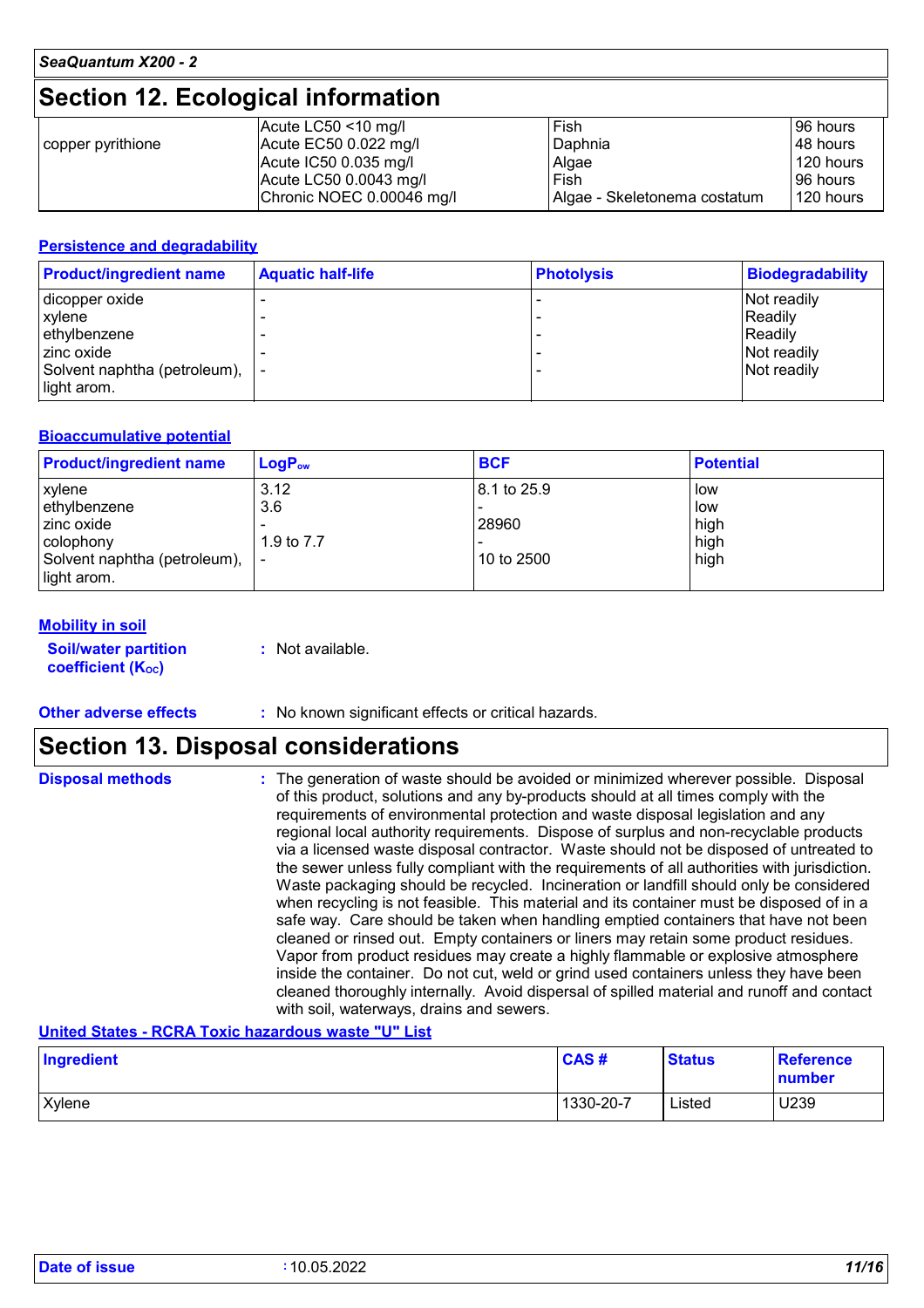# **Section 14. Transport information**

|                                                                                                                                                                                                 | <b>DOT</b><br><b>Classification</b> | <b>TDG</b><br><b>Classification</b>                                  | <b>Mexico</b><br><b>Classification</b>                                                                                                                                                                                           | <b>ADR/RID</b> | <b>IMDG</b>                                                                   | <b>IATA</b>                                                                               |
|-------------------------------------------------------------------------------------------------------------------------------------------------------------------------------------------------|-------------------------------------|----------------------------------------------------------------------|----------------------------------------------------------------------------------------------------------------------------------------------------------------------------------------------------------------------------------|----------------|-------------------------------------------------------------------------------|-------------------------------------------------------------------------------------------|
| <b>UN number</b>                                                                                                                                                                                | <b>UN1263</b>                       | <b>UN1263</b>                                                        | <b>UN1263</b>                                                                                                                                                                                                                    | <b>UN1263</b>  | <b>UN1263</b>                                                                 | <b>UN1263</b>                                                                             |
| <b>UN proper</b><br>shipping name                                                                                                                                                               | Paint                               | Paint                                                                | Paint                                                                                                                                                                                                                            | Paint          | Paint                                                                         | Paint                                                                                     |
| <b>Transport</b><br>hazard class(es)                                                                                                                                                            | 3                                   | 3                                                                    | 3                                                                                                                                                                                                                                | 3              | 3                                                                             | 3                                                                                         |
|                                                                                                                                                                                                 |                                     | L.                                                                   |                                                                                                                                                                                                                                  | L.             |                                                                               |                                                                                           |
| <b>Packing group</b>                                                                                                                                                                            | Ш                                   | III                                                                  | III                                                                                                                                                                                                                              | Ш              | Ш                                                                             | $\mathbf{III}$                                                                            |
| <b>Environmental</b><br>hazards                                                                                                                                                                 | Yes.                                | Yes.                                                                 | Yes. The<br>environmentally<br>hazardous<br>substance<br>mark is not<br>required.                                                                                                                                                | Yes.           | Yes.                                                                          | Yes. The<br>environmentally<br>hazardous<br>substance<br>mark is not<br>required.         |
|                                                                                                                                                                                                 |                                     |                                                                      |                                                                                                                                                                                                                                  |                |                                                                               | waterways in sizes of ≤5 L or ≤5 kg or by road, rail, or inland air in non-bulk sizes,    |
| <b>TDG Classification</b>                                                                                                                                                                       |                                     |                                                                      | Reportable quantity 715.62 lbs / 324.89 kg [44.332 gal / 167.82 L]. Package sizes<br>(reportable quantity) transportation requirements.<br>: Product classified as per the following sections of the Transportation of Dangerous |                | provided the packagings meet the general provisions of §§ 173.24 and 173.24a. | shipped in quantities less than the product reportable quantity are not subject to the RQ |
|                                                                                                                                                                                                 |                                     |                                                                      | Goods Regulations: 2.18-2.19 (Class 3), 2.7 (Marine pollutant mark).<br>The marine pollutant mark is not required when transported by road or rail.                                                                              |                |                                                                               |                                                                                           |
|                                                                                                                                                                                                 |                                     | : Tunnel restriction code: (D/E)<br>Hazard identification number: 30 |                                                                                                                                                                                                                                  |                |                                                                               |                                                                                           |
|                                                                                                                                                                                                 |                                     |                                                                      | Emergency schedules (EmS): F-E, S-E                                                                                                                                                                                              |                |                                                                               |                                                                                           |
|                                                                                                                                                                                                 |                                     | Marine pollutant: Yes.<br>transportation regulations.                | : The environmentally hazardous substance mark may appear if required by other                                                                                                                                                   |                |                                                                               |                                                                                           |
| <b>Mexico Classification</b><br><b>ADR/RID</b><br><b>IMDG</b><br><b>IATA</b><br>Special precautions for user : Transport within user's premises: always transport in closed containers that are |                                     | event of an accident or spillage.                                    |                                                                                                                                                                                                                                  |                |                                                                               | upright and secure. Ensure that persons transporting the product know what to do in the   |

| <b>U.S. Federal regulations</b> | : TSCA 8(a) PAIR: tetraethyl silicate<br>TSCA 8(a) CDR Exempt/Partial exemption: Not determined<br>United States inventory (TSCA 8b): Not determined.                           |       |
|---------------------------------|---------------------------------------------------------------------------------------------------------------------------------------------------------------------------------|-------|
|                                 | Clean Water Act (CWA) 307: dicopper oxide; ethylbenzene; zinc oxide; copper<br>pyrithione; copper, [29h,31h-phthalocyaninato(2-)-n29,n30,n31,n32]-, (sp-4-1)-;<br>cadmium; lead |       |
| <b>Date of issue</b>            | :10.05.2022                                                                                                                                                                     | 12/16 |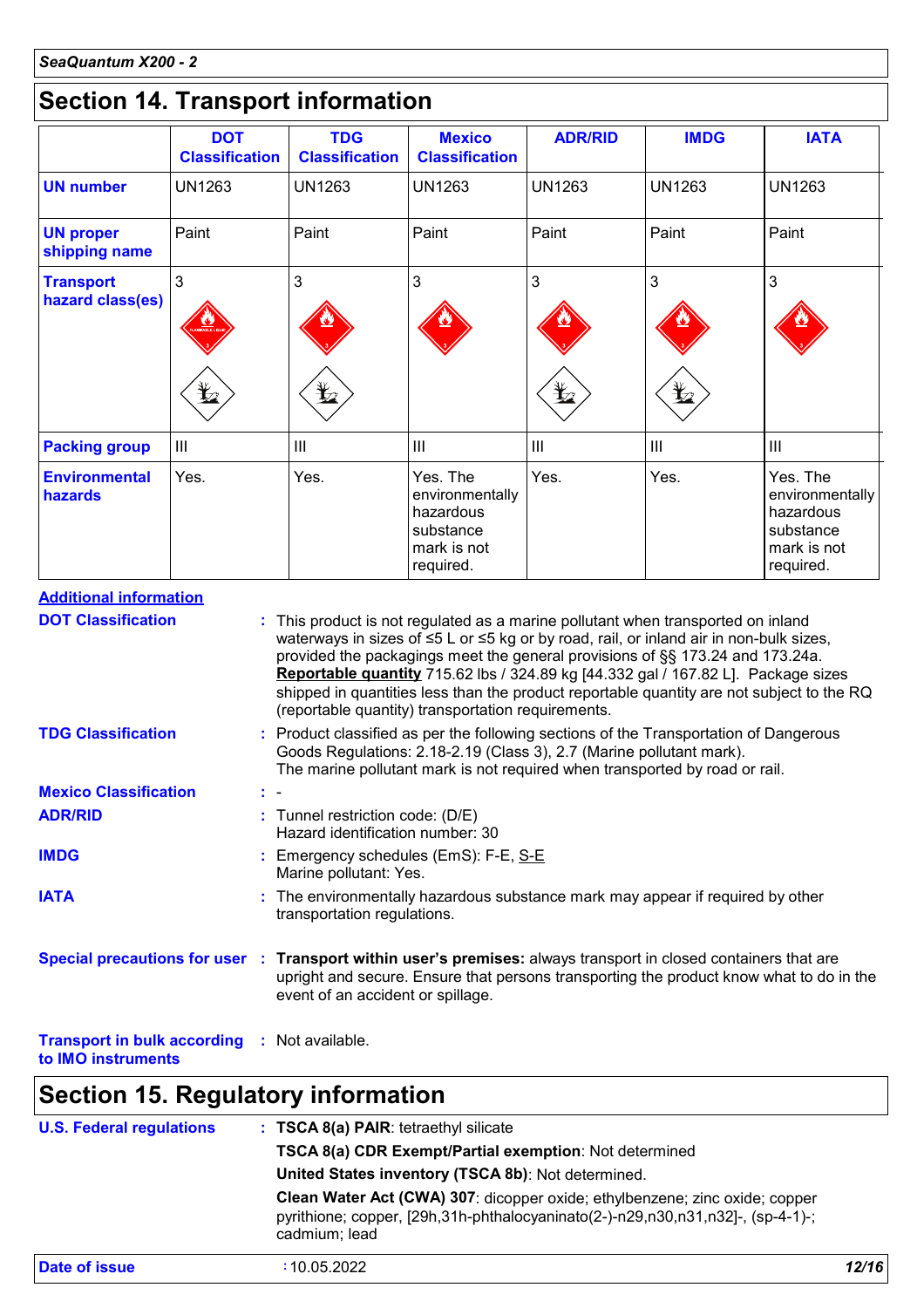# **Section 15. Regulatory information**

### **Clean Water Act (CWA) 311**: xylene; ethylbenzene

#### **Clean Air Act Section 112(b) Hazardous Air Pollutants (HAPs)**

| <b>Ingredient name</b>                                         |                                                                         | <b>CAS number</b>                                                                                                                                                                                        | $\frac{9}{6}$                                                   |
|----------------------------------------------------------------|-------------------------------------------------------------------------|----------------------------------------------------------------------------------------------------------------------------------------------------------------------------------------------------------|-----------------------------------------------------------------|
| xylene<br>ethylbenzene<br>cadmium<br>lead                      |                                                                         | 1330-20-7<br>$100 - 41 - 4$<br>7440-43-9<br>7439-92-1                                                                                                                                                    | 13.974<br>4.658<br>0.001317<br>0.0012731                        |
| <b>Clean Air Act Section 602</b><br><b>Class I Substances</b>  | : Not listed                                                            |                                                                                                                                                                                                          |                                                                 |
| <b>Clean Air Act Section 602</b><br><b>Class II Substances</b> | : Not listed                                                            |                                                                                                                                                                                                          |                                                                 |
| <b>DEA List I Chemicals</b><br>(Precursor Chemicals)           | : Not listed                                                            |                                                                                                                                                                                                          |                                                                 |
| <b>DEA List II Chemicals</b><br><b>(Essential Chemicals)</b>   | : Not listed                                                            |                                                                                                                                                                                                          |                                                                 |
| <b>SARA 302/304</b>                                            |                                                                         |                                                                                                                                                                                                          |                                                                 |
| <b>Composition/information on ingredients</b>                  |                                                                         |                                                                                                                                                                                                          |                                                                 |
| No products were found.                                        |                                                                         |                                                                                                                                                                                                          |                                                                 |
| <b>SARA 304 RQ</b>                                             | : Not applicable.                                                       |                                                                                                                                                                                                          |                                                                 |
| <b>SARA 311/312</b>                                            |                                                                         |                                                                                                                                                                                                          |                                                                 |
| <b>Classification</b>                                          | : FLAMMABLE LIQUIDS - Category 3<br><b>SKIN IRRITATION - Category 2</b> | <b>ACUTE TOXICITY (oral) - Category 4</b><br><b>ACUTE TOXICITY (inhalation) - Category 4</b><br>SERIOUS EYE DAMAGE - Category 1<br>SKIN SENSITIZATION - Category 1<br>TOXIC TO REPRODUCTION - Category 2 | SPECIFIC TARGET ORGAN TOXICITY (REPEATED EXPOSURE) - Category 1 |
|                                                                |                                                                         |                                                                                                                                                                                                          |                                                                 |

#### **Composition/information on ingredients**

| <b>Name</b>                  | $\frac{9}{6}$ | <b>Classification</b>                            |
|------------------------------|---------------|--------------------------------------------------|
| dicopper oxide               | $≥25 - ≤50$   | <b>ACUTE TOXICITY (oral) - Category 4</b>        |
|                              |               | <b>ACUTE TOXICITY (inhalation) - Category 4</b>  |
|                              |               | SERIOUS EYE DAMAGE - Category 1                  |
| xylene                       | $≥10 - ≤15$   | FLAMMABLE LIQUIDS - Category 3                   |
|                              |               | ACUTE TOXICITY (dermal) - Category 4             |
|                              |               | <b>ACUTE TOXICITY (inhalation) - Category 4</b>  |
|                              |               | <b>SKIN IRRITATION - Category 2</b>              |
|                              |               | EYE IRRITATION - Category 2A                     |
|                              |               | SPECIFIC TARGET ORGAN TOXICITY (SINGLE EXPOSURE) |
|                              |               | (Respiratory tract irritation) - Category 3      |
|                              |               | <b>ASPIRATION HAZARD - Category 1</b>            |
| ethylbenzene                 | $\leq 5$      | FLAMMABLE LIQUIDS - Category 2                   |
|                              |               | <b>ACUTE TOXICITY (inhalation) - Category 4</b>  |
|                              |               | SPECIFIC TARGET ORGAN TOXICITY (REPEATED         |
|                              |               | EXPOSURE) - Category 2                           |
|                              |               | <b>ASPIRATION HAZARD - Category 1</b>            |
| colophony                    | ≤3            | SKIN SENSITIZATION - Category 1                  |
| Solvent naphtha (petroleum), | $\leq$ 3      | FLAMMABLE LIQUIDS - Category 3                   |
| light arom.                  |               | SPECIFIC TARGET ORGAN TOXICITY (SINGLE EXPOSURE) |
|                              |               | (Respiratory tract irritation) - Category 3      |
|                              |               | SPECIFIC TARGET ORGAN TOXICITY (SINGLE EXPOSURE) |
|                              |               | (Narcotic effects) - Category 3                  |
|                              |               | <b>ASPIRATION HAZARD - Category 1</b>            |
| copper pyrithione            | ≤1.7          | <b>ACUTE TOXICITY (oral) - Category 3</b>        |
|                              |               | ACUTE TOXICITY (dermal) - Category 3             |
|                              |               | <b>ACUTE TOXICITY (inhalation) - Category 2</b>  |
| Date of issue                | :10.05.2022   | 13/16                                            |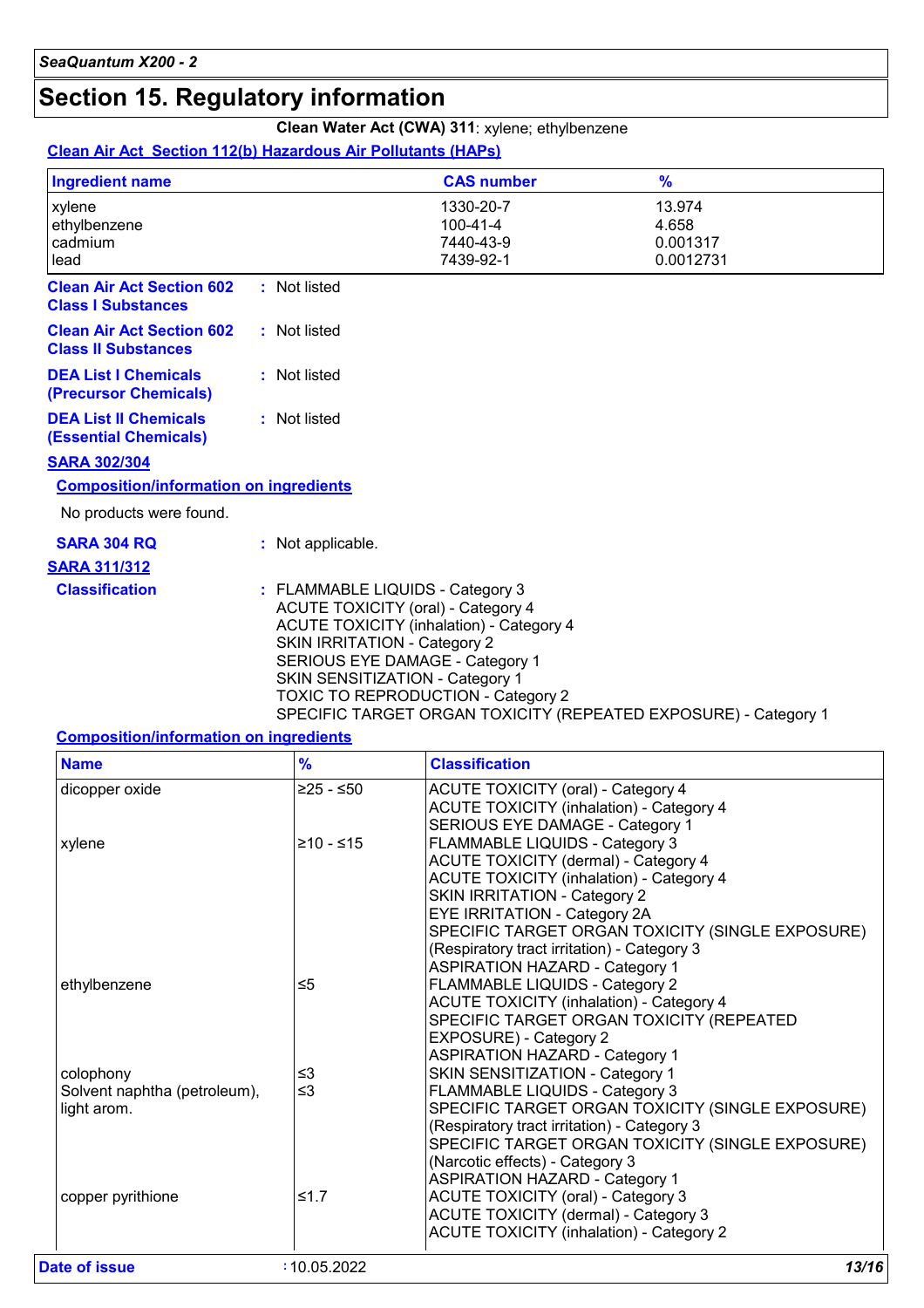### **Section 15. Regulatory information**

|--|

#### **SARA 313**

|                                                  | <b>Product name</b>                                                         | <b>CAS number</b>                                             | $\frac{9}{6}$                                  |
|--------------------------------------------------|-----------------------------------------------------------------------------|---------------------------------------------------------------|------------------------------------------------|
| <b>Form R - Reporting</b><br><b>requirements</b> | dicopper oxide<br>xylene<br>ethylbenzene<br>zinc oxide<br>copper pyrithione | 1317-39-1<br>1330-20-7<br>100-41-4<br>1314-13-2<br>14915-37-8 | l≥25 - ≤50<br>l≥10 - ≤15<br>≤5<br>l≤5<br>l≤1.7 |
| <b>Supplier notification</b>                     | dicopper oxide<br>xylene<br>ethylbenzene<br>zinc oxide                      | 1317-39-1<br>1330-20-7<br>l100-41-4<br>1314-13-2              | ≥25 - ≤50<br>l≥10 - ≤15<br>≤5<br>l≤5           |
|                                                  | copper pyrithione                                                           | 14915-37-8                                                    | l≤1.7                                          |

SARA 313 notifications must not be detached from the SDS and any copying and redistribution of the SDS shall include copying and redistribution of the notice attached to copies of the SDS subsequently redistributed.

| <b>State regulations</b> |                                                                                                                                                                                                             |
|--------------------------|-------------------------------------------------------------------------------------------------------------------------------------------------------------------------------------------------------------|
| <b>Massachusetts</b>     | : The following components are listed: XYLENE; ETHYL BENZENE; ZINC OXIDE FUME;<br>TALC; SOAPSTONE; ROUGE DUST                                                                                               |
| <b>New York</b>          | : The following components are listed: Xylene mixed; Ethylbenzene                                                                                                                                           |
| <b>New Jersey</b>        | : The following components are listed: dicopper oxide; XYLENES; ETHYL BENZENE;<br>ZINC OXIDE; TALC (CONTAINING ASBESTOS FIBERS); IRON OXIDE; COPPER<br>compounds                                            |
| <b>Pennsylvania</b>      | : The following components are listed: dicopper oxide; BENZENE, DIMETHYL-;<br>BENZENE, ETHYL-; ZINC OXIDE FUME; TALC; SOAPSTONE DUST; ROSIN CORE<br>SOLDER PYROLYSIS PRODUCTS; IRON OXIDE; COPPER COMPOUNDS |

#### **California Prop. 65**

**WARNING**: This product can expose you to chemicals including cadmium and Lead, which are known to the State of California to cause cancer and birth defects or other reproductive harm. This product can expose you to chemicals including Ethylbenzene, talc containing asbestiform fibers and Titanium dioxide, which are known to the State of California to cause cancer. For more information go to www.P65Warnings.ca.gov.

| <b>Ingredient name</b>   | <b>Cancer</b> | <b>Reproductive</b> | No significant risk<br>level | <b>Maximum</b><br>acceptable dosage<br>level |
|--------------------------|---------------|---------------------|------------------------------|----------------------------------------------|
| ethylbenzene             | Yes.          | No.                 | Yes.                         |                                              |
| talc (non-asbestos form) | Yes.          | No.                 |                              |                                              |
| titanium dioxide         | Yes.          | No.                 |                              |                                              |
| cadmium                  | Yes.          | Yes.                | Yes.                         | Yes.                                         |
| lead                     | Yes.          | Yes.                | Yes.                         | Yes.                                         |

#### **International regulations**

**Chemical Weapon Convention List Schedules I, II & III Chemicals**

Not listed.

#### **Montreal Protocol**

Not listed.

**Stockholm Convention on Persistent Organic Pollutants**

Not listed.

**Rotterdam Convention on Prior Informed Consent (PIC)** Not listed.

#### **UNECE Aarhus Protocol on POPs and Heavy Metals**

| <b>Date of issue</b> | 10.05.2022 | 14/16 |
|----------------------|------------|-------|
|                      |            |       |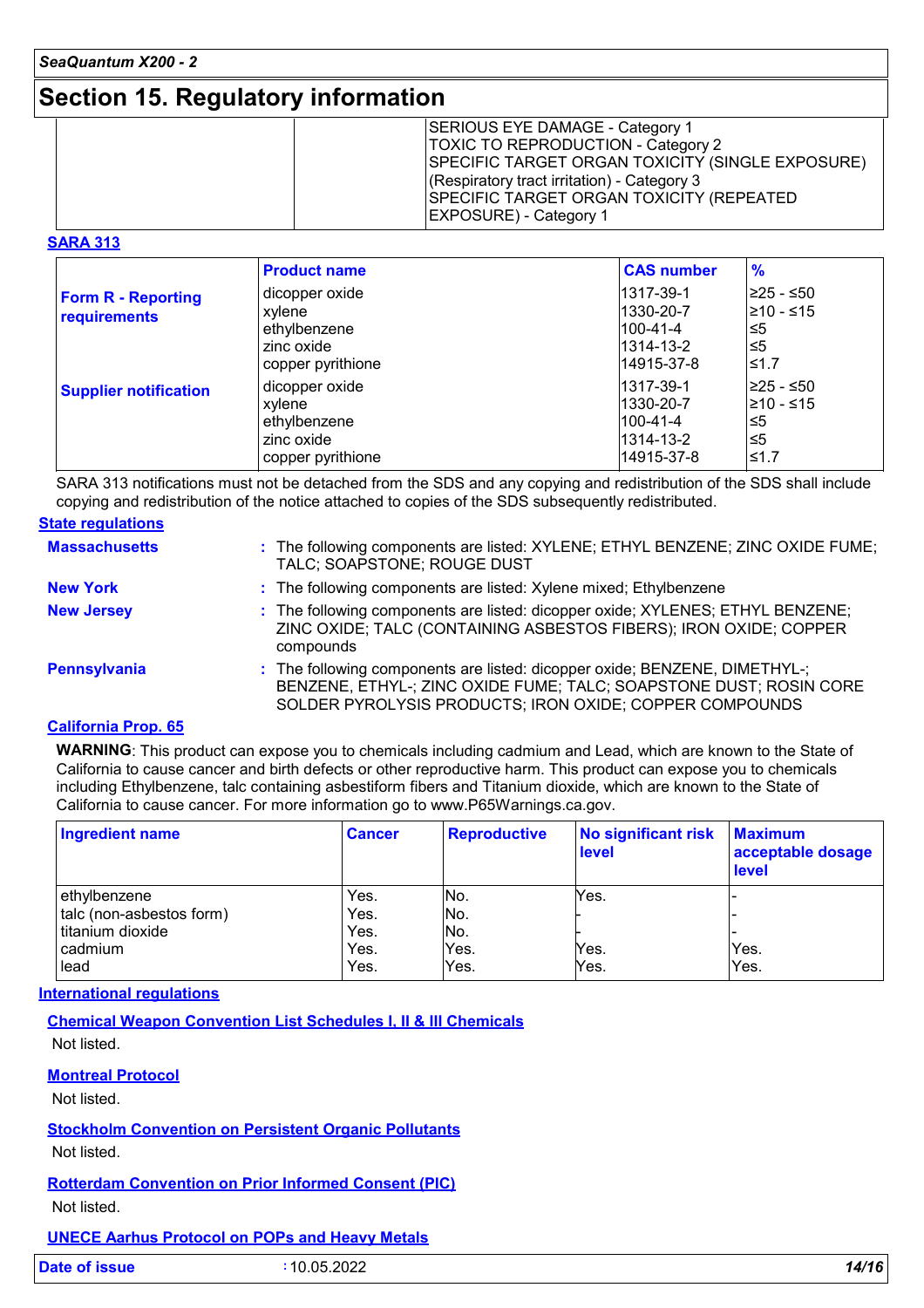# **Section 15. Regulatory information**

#### Not listed.

| : Not determined       |
|------------------------|
| : Not determined       |
| : Not determined.      |
| : Not determined.      |
| : Not determined.      |
|                        |
| $:$ Not determined $:$ |
| : Not determined       |
| : Not determined.      |
| : Not determined.      |
| : Not determined       |
|                        |

### **Section 16. Other information**

**Hazardous Material Information System (U.S.A.)**



**Caution: HMIS® ratings are based on a 0-4 rating scale, with 0 representing minimal hazards or risks, and 4 representing significant hazards or risks. Although HMIS® ratings and the associated label are not required on SDSs or products leaving a facility under 29 CFR 1910.1200, the preparer may choose to provide them. HMIS® ratings are to be used with a fully implemented HMIS® program. HMIS® is a registered trademark and service mark of the American Coatings Association, Inc.**

**The customer is responsible for determining the PPE code for this material. For more information on HMIS® Personal Protective Equipment (PPE) codes, consult the HMIS® Implementation Manual.**

#### **National Fire Protection Association (U.S.A.)**



#### **Procedure used to derive the classification**

|                                                                                                                                                                                                                                                                                                                                                                                                                                        | <b>Classification</b> | <b>Justification</b>                                                                                                                                                                                                        |
|----------------------------------------------------------------------------------------------------------------------------------------------------------------------------------------------------------------------------------------------------------------------------------------------------------------------------------------------------------------------------------------------------------------------------------------|-----------------------|-----------------------------------------------------------------------------------------------------------------------------------------------------------------------------------------------------------------------------|
| FLAMMABLE LIQUIDS - Category 3<br><b>ACUTE TOXICITY (oral) - Category 4</b><br><b>ACUTE TOXICITY (inhalation) - Category 4</b><br>SKIN IRRITATION - Category 2<br>SERIOUS EYE DAMAGE - Category 1<br>SKIN SENSITIZATION - Category 1<br><b>TOXIC TO REPRODUCTION - Category 2</b><br>SPECIFIC TARGET ORGAN TOXICITY (REPEATED EXPOSURE) - Category 1<br>AQUATIC HAZARD (ACUTE) - Category 1<br>AQUATIC HAZARD (LONG-TERM) - Category 1 |                       | On basis of test data<br>Calculation method<br>Calculation method<br>Calculation method<br>Calculation method<br>Calculation method<br>Calculation method<br>Calculation method<br>Calculation method<br>Calculation method |
| <b>History</b>                                                                                                                                                                                                                                                                                                                                                                                                                         |                       |                                                                                                                                                                                                                             |
| Date of printing                                                                                                                                                                                                                                                                                                                                                                                                                       | : 10.05.2022          |                                                                                                                                                                                                                             |
| Date of issue/Date of<br>revision                                                                                                                                                                                                                                                                                                                                                                                                      | : 10.05.2022          |                                                                                                                                                                                                                             |
| Date of previous issue                                                                                                                                                                                                                                                                                                                                                                                                                 | : 27.08.2021          |                                                                                                                                                                                                                             |
| Date of issue                                                                                                                                                                                                                                                                                                                                                                                                                          | :10.05.2022           | 15/16                                                                                                                                                                                                                       |